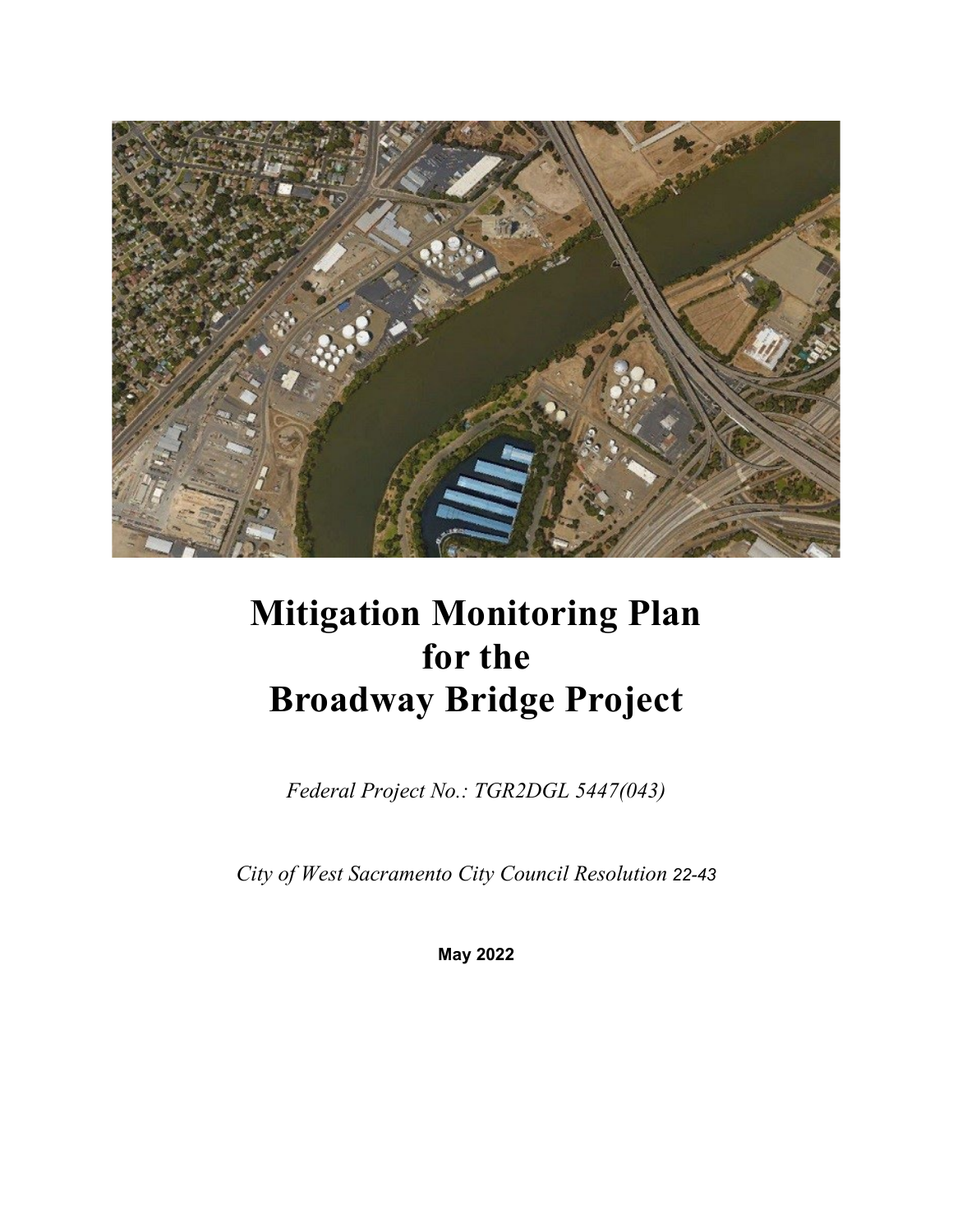## **Broadway Bridge Project**

## **SCH # 2017072019**

### **MITIGATION MONITORING PLAN**

### **Introduction**

Public Resources Code section 21081.6 and section 15097 of the California Environmental Quality Act (CEQA) Guidelines require public agencies to establish monitoring or reporting programs for projects approved by a public agency whenever approval involves the adoption of either a mitigated negative declaration or specified environmental findings related to environmental impact reports.

The following is the Mitigation Monitoring Plan (MMP) for the Broadway Bridge Project (proposed project). The intent of the MMP is to aid the City of West Sacramento in its implementation and monitoring of mitigation measures adopted from the Broadway Bridge Project Final Environmental Impact Report (EIR).

### **Mitigation Measures**

The mitigation measures are taken from the Broadway Bridge Project Final EIR. The MMP describes the actions that must take place to implement each mitigation measure, the timing of those actions, and the entities responsible for implementing and monitoring the actions.

### **MMP Components**

The components of the attached table, which contains applicable mitigation measures, are addressed briefly, below.

**Mitigation Measure:** All mitigation measures identified in the Broadway Bridge Project Draft EIR are presented, as revised in the Final EIR.

**Action(s):** For every mitigation measure, one or more actions are described. The actions delineate the means by which the mitigation measures will be implemented, and, in some instances, the criteria for determining whether a measure has been successfully implemented. Where mitigation measures are particularly detailed, the action may refer back to the measure.

**Implementing Party:** This item identifies the entity that will undertake the required action.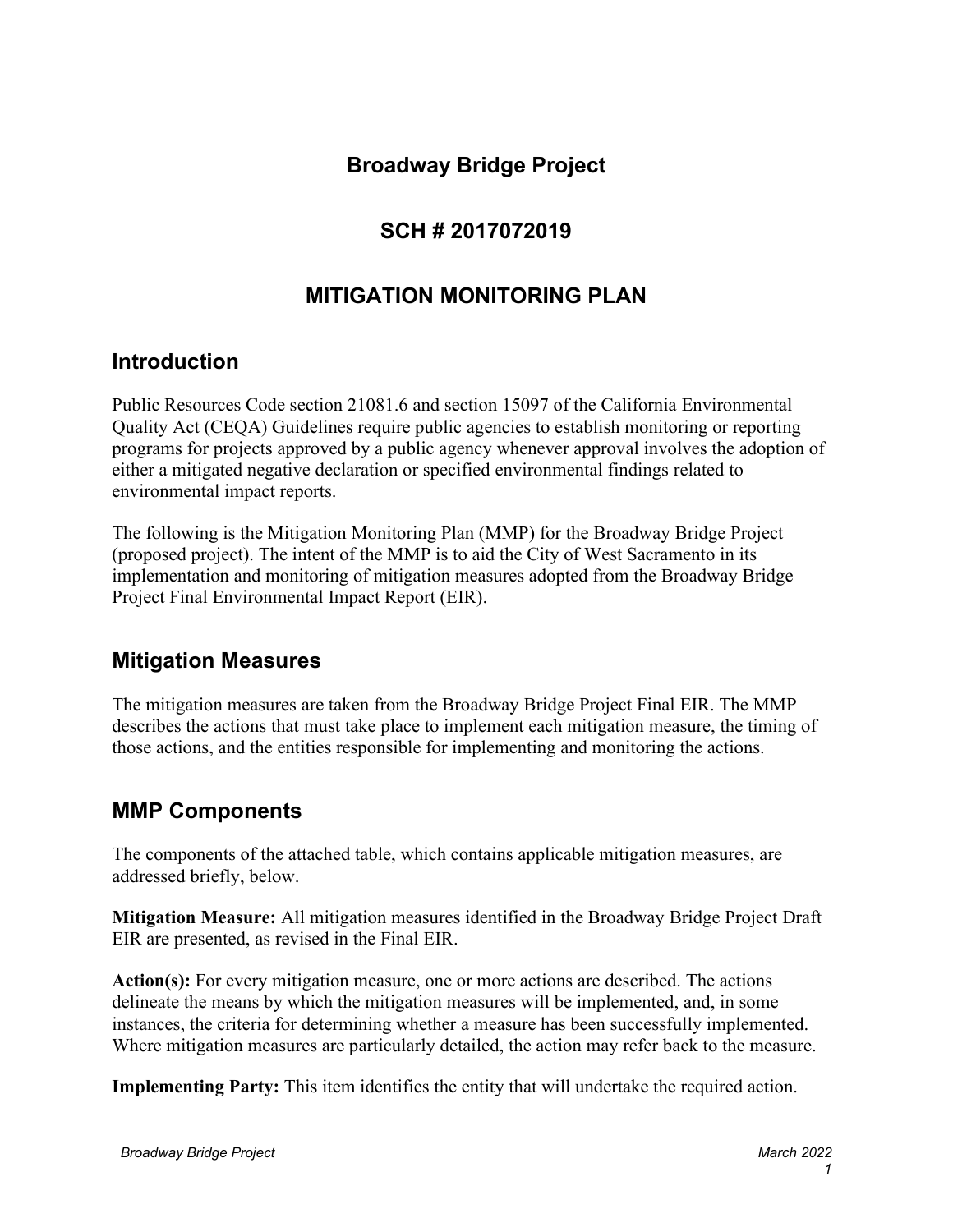**Timing:** Implementation of the action must occur prior to or during some part of project approval, project design or construction or on an ongoing basis. The timing for each measure is identified.

**Monitoring Party:** The City of West Sacramento is primarily responsible for ensuring that mitigation measures are successfully implemented. Within the City of West Sacramento, a number of departments and divisions would have responsibility for monitoring some aspect of the overall project. Other agencies, such as the Yolo-Solano Air Quality Management District, may also be responsible for monitoring the implementation of mitigation measures. As a result, more than one monitoring party may be identified.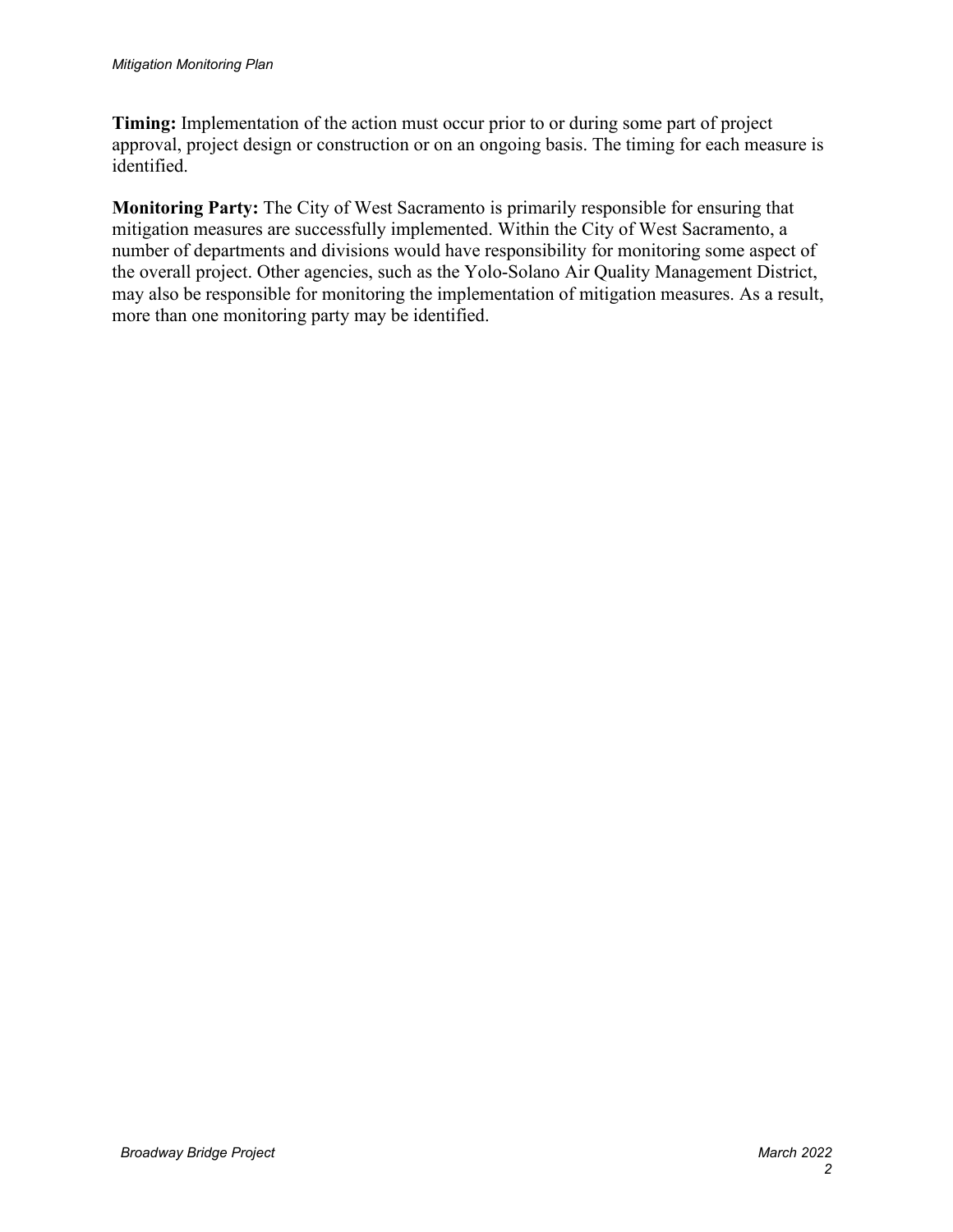| <b>Broadway Bridge Project, Mitigation Monitoring Plan</b>                                                                                                                                                                                                                                                                                                                                                                                                                                                                                                                                                                                                                                                                                                                                                                                                                                                                                                                   |                                                      |                             |                                              |                                     |            |                                           |               |
|------------------------------------------------------------------------------------------------------------------------------------------------------------------------------------------------------------------------------------------------------------------------------------------------------------------------------------------------------------------------------------------------------------------------------------------------------------------------------------------------------------------------------------------------------------------------------------------------------------------------------------------------------------------------------------------------------------------------------------------------------------------------------------------------------------------------------------------------------------------------------------------------------------------------------------------------------------------------------|------------------------------------------------------|-----------------------------|----------------------------------------------|-------------------------------------|------------|-------------------------------------------|---------------|
| <b>Mitigation Measures</b>                                                                                                                                                                                                                                                                                                                                                                                                                                                                                                                                                                                                                                                                                                                                                                                                                                                                                                                                                   | Action(s)                                            | <b>Implementing Party</b>   | <b>Timing</b>                                | <b>Monitoring Party</b>             |            |                                           |               |
| <b>Visual/Aesthetics</b>                                                                                                                                                                                                                                                                                                                                                                                                                                                                                                                                                                                                                                                                                                                                                                                                                                                                                                                                                     |                                                      |                             |                                              |                                     |            |                                           |               |
| Mitigation Measure AES-1: Work with Stakeholders to Determine Bridge Aesthetics                                                                                                                                                                                                                                                                                                                                                                                                                                                                                                                                                                                                                                                                                                                                                                                                                                                                                              | Conduct public outreach<br>effort to discuss and     | City of West<br>Sacramento  | Prior to approval of<br>final project design | City of West<br>Sacramento, City of |            |                                           |               |
| The project proponent will conduct a focused outreach effort and will conduct a public meeting, charrette session, or similar public engagement method with public stakeholders to<br>develop an aesthetic design approach. This measure will allow concerned viewers to assist in creating a bridge that is visually appealing to the general public, while balancing the need<br>for increased circulation access at this location. Affected stakeholders will be able to provide input on the preferred architectural style and coloring of the proposed bridge.                                                                                                                                                                                                                                                                                                                                                                                                          | receive input on the<br>aesthetic design<br>approach |                             |                                              | Sacramento                          |            |                                           |               |
| Mitigation Measure AES-2: Implement Project Landscaping                                                                                                                                                                                                                                                                                                                                                                                                                                                                                                                                                                                                                                                                                                                                                                                                                                                                                                                      | Provide landscaping in<br>areas where vegetation     | City of West<br>Sacramento/ | Prior to design<br>review and approval       | City of West<br>Sacramento and City |            |                                           |               |
| The project proponent will install landscaping where space and safety considerations allow and in a manner that is consistent with the Cities of West Sacramento and Sacramento<br>planning policies and directives to improve city streetscapes. Prior to approval of the roadway design, the City of West Sacramento and/or City of Sacramento project landscape architect<br>will review project designs to ensure that the following elements are implemented in the project landscaping plan.                                                                                                                                                                                                                                                                                                                                                                                                                                                                           | is removed and to<br>reconfigured<br>intersections   | reduce visual impacts at    |                                              |                                     | contractor | of roadway design;<br>during construction | of Sacramento |
| Design and implement low-impact development (LID) measures that disperse and reduce runoff by using such features as vegetated buffer strips/medians between paved areas that<br>$\bullet$<br>catch and infiltrate runoff. Evaluate the use of pervious paving in the proposed project to improve infiltration and to reduce the amount of surface runoff from entering waterways and<br>the storm water system. Do not use LID measures where infiltration could result in adverse environmental effects. Use LID measures, such as cobbled swales and aggregate<br>mulching, as an aesthetic design element to create an attractive view while reducing water use.                                                                                                                                                                                                                                                                                                         |                                                      |                             |                                              |                                     |            |                                           |               |
| Require construction contractors to incorporate native grass and wildflower seed into standard seed mixes, which may be non-native, for erosion control measures that will be applied<br>$\bullet$<br>to all exposed slopes. If appropriate for the surrounding habitat, use wildflowers to provide seasonal interest to areas where trees and shrubs are removed, and grasslands are<br>disturbed. Incorporate into seed mixes only wildflower and grass species that are native, and under no circumstances use any invasive grass or wildflower plant species as any<br>component of any erosion control measure. Choose species that are indigenous to the area and for their appropriateness to the surrounding habitat. For example, choose upland<br>grass and wildflower species for drier upland areas, and wetter species for areas that will receive more moisture. If not appropriate to the surrounding habitat, do not include<br>wildflowers in the seed mix. |                                                      |                             |                                              |                                     |            |                                           |               |
| Require the species list to include trees, shrubs, and an herbaceous understory of varying heights, as well as both evergreen and deciduous types. Increase the effectiveness of<br>$\bullet$<br>roadside planting areas and reduce their susceptibility to disease by increasing plant variety—providing multiple layers, seasonality, and diverse habitat. Use evergreen groundcovers<br>or low-growing plants, such as Ceanothus spp., in areas where taller vegetation could cause driving hazards by obscuring site distances. Use species native and indigenous to the<br>project area and California. Use native plant species to create attractive spaces, high in aesthetic quality, that are not only drought tolerant but also attract more wildlife than<br>traditional landscape plant palettes. Use native species to promote a visual character of California that is being lost through development and reliance on non-native ornamental plant<br>species.  |                                                      |                             |                                              |                                     |            |                                           |               |
| Use vegetative accents and screening to reduce the perceived scale and mass of built features, while accentuating the design treatments that will be applied to those features. Pay<br>special attention to plant choices near residences to ensure that species chosen are of an appropriate height; and rely on evergreen species to provide year-round light screening<br>from nuisance light, if applicable.                                                                                                                                                                                                                                                                                                                                                                                                                                                                                                                                                             |                                                      |                             |                                              |                                     |            |                                           |               |
| Do not use any invasive plant species at any location.<br>$\bullet$                                                                                                                                                                                                                                                                                                                                                                                                                                                                                                                                                                                                                                                                                                                                                                                                                                                                                                          |                                                      |                             |                                              |                                     |            |                                           |               |
| Plant vegetation within the first 6 months following project completion.<br>$\bullet$                                                                                                                                                                                                                                                                                                                                                                                                                                                                                                                                                                                                                                                                                                                                                                                                                                                                                        |                                                      |                             |                                              |                                     |            |                                           |               |
| Implement an irrigation and maintenance program during the plant establishment period and continue irrigation, as needed, to ensure plant survival. Design the landscaping plan to<br>$\bullet$<br>maximize the use of planting zones that are water efficient. Incorporate aesthetic features such as cobbling swales or shallow detention areas, as appropriate, to reduce or eliminate<br>the need for irrigation in certain areas.                                                                                                                                                                                                                                                                                                                                                                                                                                                                                                                                       |                                                      |                             |                                              |                                     |            |                                           |               |
| If an irrigation system is required, use a smart watering system to evaluate the existing site conditions and plant material against weather conditions, and avoid overwatering of such<br>areas. To avoid undue water flows, manage the irrigation system in such a manner that any broken spray heads, pipes, or other components are fixed within 1–2 days; or shut down<br>the zone or system until it can be repaired.                                                                                                                                                                                                                                                                                                                                                                                                                                                                                                                                                  |                                                      |                             |                                              |                                     |            |                                           |               |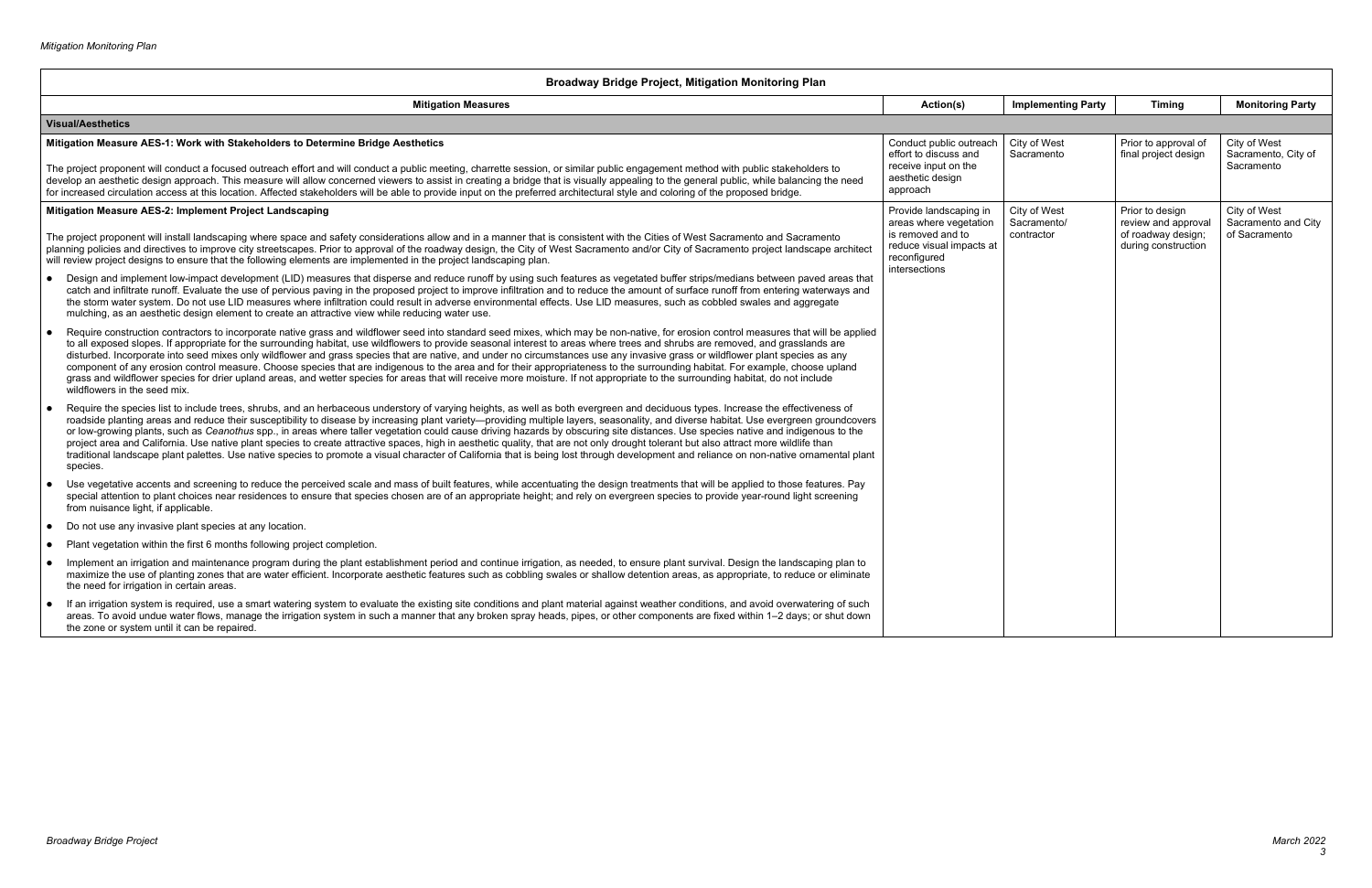| <b>Produway Drigge Froject, Mittigation Monitoring Fight</b>                                                                                                                                                                                                                                                                                                                                                                                                                                                                                                                                                                                                                                                                                                                                                                                                                                                                                                                                                                                                                                                                                                                                                                                                                                                                                                                                                                                                                                                                                                                                                                                                                                                                                                                                                                                                                                                                                                                                                                                                                                                                                                                                                                                                                                                                                                                                                                                                                                                                                                                                                                                                                                                                                                      |                                                                                                                                                                                                                                                                                                                                                                                                                                                                                                                                         |                            |                                                         |                                                      |  |
|-------------------------------------------------------------------------------------------------------------------------------------------------------------------------------------------------------------------------------------------------------------------------------------------------------------------------------------------------------------------------------------------------------------------------------------------------------------------------------------------------------------------------------------------------------------------------------------------------------------------------------------------------------------------------------------------------------------------------------------------------------------------------------------------------------------------------------------------------------------------------------------------------------------------------------------------------------------------------------------------------------------------------------------------------------------------------------------------------------------------------------------------------------------------------------------------------------------------------------------------------------------------------------------------------------------------------------------------------------------------------------------------------------------------------------------------------------------------------------------------------------------------------------------------------------------------------------------------------------------------------------------------------------------------------------------------------------------------------------------------------------------------------------------------------------------------------------------------------------------------------------------------------------------------------------------------------------------------------------------------------------------------------------------------------------------------------------------------------------------------------------------------------------------------------------------------------------------------------------------------------------------------------------------------------------------------------------------------------------------------------------------------------------------------------------------------------------------------------------------------------------------------------------------------------------------------------------------------------------------------------------------------------------------------------------------------------------------------------------------------------------------------|-----------------------------------------------------------------------------------------------------------------------------------------------------------------------------------------------------------------------------------------------------------------------------------------------------------------------------------------------------------------------------------------------------------------------------------------------------------------------------------------------------------------------------------------|----------------------------|---------------------------------------------------------|------------------------------------------------------|--|
| <b>Mitigation Measures</b>                                                                                                                                                                                                                                                                                                                                                                                                                                                                                                                                                                                                                                                                                                                                                                                                                                                                                                                                                                                                                                                                                                                                                                                                                                                                                                                                                                                                                                                                                                                                                                                                                                                                                                                                                                                                                                                                                                                                                                                                                                                                                                                                                                                                                                                                                                                                                                                                                                                                                                                                                                                                                                                                                                                                        | Action(s)                                                                                                                                                                                                                                                                                                                                                                                                                                                                                                                               | <b>Implementing Party</b>  | <b>Timing</b>                                           | <b>Monitoring Party</b>                              |  |
| Mitigation Measure AES-3: Apply Minimum Lighting Standards<br>All artificial outdoor lighting and overhead street lighting will be limited to safety and security requirements and the minimum required for driver safety. Lighting will be designed using the<br>Illuminating Engineering Society's design guidelines. All lighting will be designed to have minimum impact on the surrounding environment and will use downcast, cut-off type fixtures that<br>are shielded and direct the light only toward objects requiring illumination. Therefore, lights will be installed at the lowest allowable height and cast low-angle illumination while minimizing<br>incidental light spill onto adjacent properties or open spaces, or backscatter into the nighttime sky. The lowest allowable wattage will be used for all lighted areas, and the amount of<br>nighttime lights needed to light an area will be minimized to the highest degree possible. Light fixtures will have non-glare finishes that will not cause reflective daytime glare. Lighting will<br>be designed for energy efficiency, with daylight sensors or timers with an on/off program. Lights will provide good color rendering with natural light qualities, with the minimum intensity<br>feasible for security, safety, and personnel access. Lighting, including light color rendering and fixture types, will be designed to be aesthetically pleasing.<br>Light-emitting diode (LED) lighting will avoid the use of blue-rich white light (BRWL) lamps and use a correlated color temperature that is no higher than 3,000 Kelvin. In addition, LED<br>lights will use shielding to ensure that nuisance glare and light spill does not affect sensitive residential viewers.<br>Lights along pathways and bridge safety lighting will use shielding to minimize offsite light spill and glare, and will be screened and directed away from adjacent uses to the highest<br>degree possible. The amount of nighttime lights used along pathways will be minimized to the highest degree possible to ensure that spaces are not unnecessarily over-lit. For example,<br>the amount of light can be reduced by limiting the amount of ornamental light posts to higher use areas and by using bollard lighting on travel way portions of pathways.<br>Technologies to reduce light pollution evolve over time; design measures that are currently available may help but may not be the most effective means of controlling light pollution once<br>the project is designed. Therefore, all design measures used to reduce light pollution will use the technologies available at the time of project design to allow for the highest potential<br>reduction in light pollution. | Design lighting to have<br>a minimum impact on<br>surrounding<br>environment using<br><b>Illuminating Engineering</b><br>Society's design<br>guidelines<br>Minimize nighttime<br>lighting as much as<br>possible<br>Use the latest<br>technologies available<br>at the time of project<br>design to allow for the<br>highest potential<br>reduction in light<br>pollution<br>Also refer to<br>requirements in<br>Minimize or Avoid<br><b>Permanent Bridge</b><br><b>Lighting from Directly</b><br>Radiating on Water<br>Surfaces of the | City of West<br>Sacramento | During final design,<br>prior to final design<br>review | City of West<br>Sacramento and City<br>of Sacramento |  |
|                                                                                                                                                                                                                                                                                                                                                                                                                                                                                                                                                                                                                                                                                                                                                                                                                                                                                                                                                                                                                                                                                                                                                                                                                                                                                                                                                                                                                                                                                                                                                                                                                                                                                                                                                                                                                                                                                                                                                                                                                                                                                                                                                                                                                                                                                                                                                                                                                                                                                                                                                                                                                                                                                                                                                                   | Sacramento River                                                                                                                                                                                                                                                                                                                                                                                                                                                                                                                        |                            |                                                         |                                                      |  |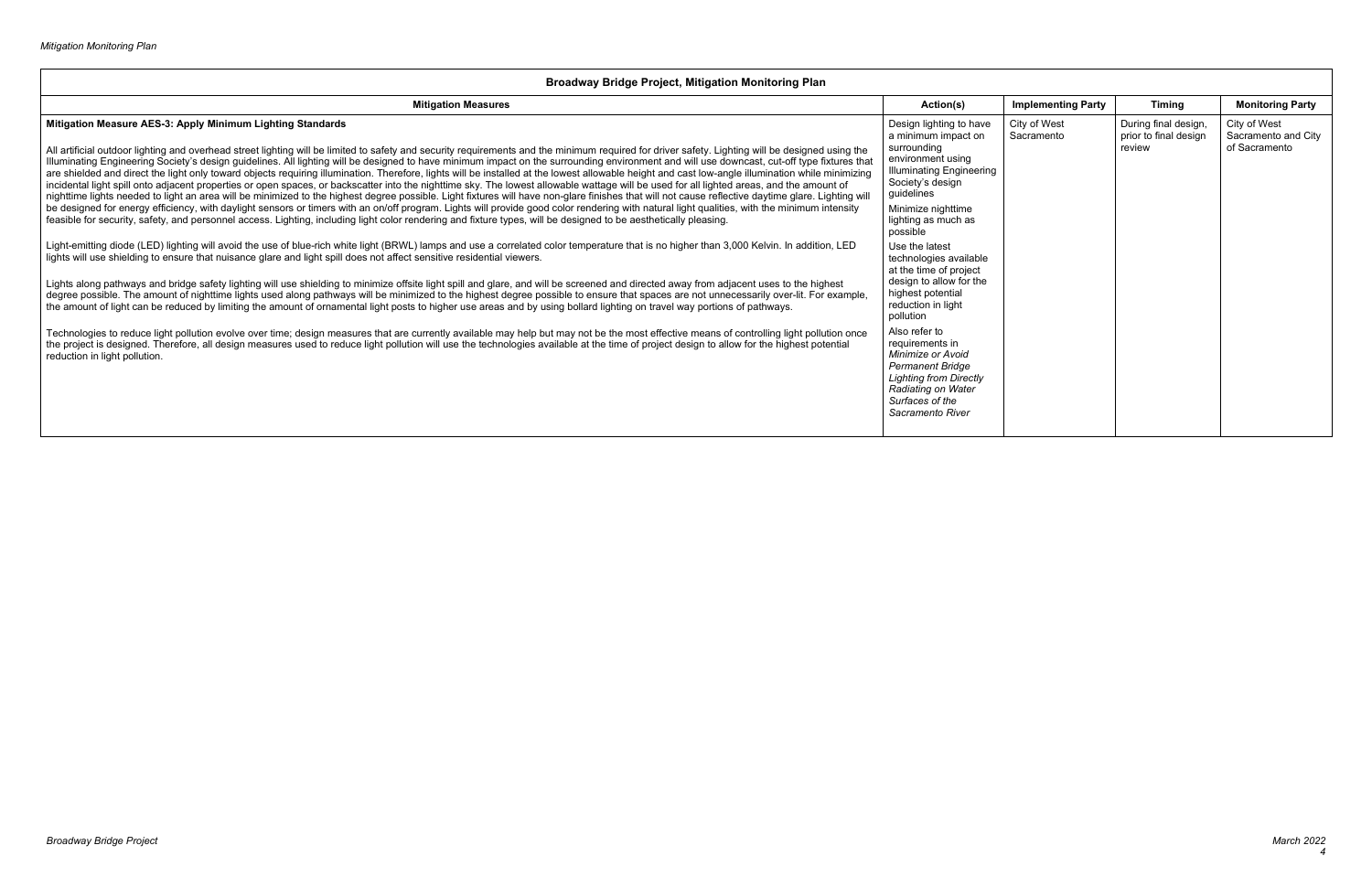| <b>Broadway Bridge Project, Mitigation Monitoring Plan</b>                                                                                                                                                                                                                                                                                                                                                                                                                                                                                                                                                                                                                                                                                                                                             |                                                                                                                                                                                             |                                           |                     |                                                                                                                     |
|--------------------------------------------------------------------------------------------------------------------------------------------------------------------------------------------------------------------------------------------------------------------------------------------------------------------------------------------------------------------------------------------------------------------------------------------------------------------------------------------------------------------------------------------------------------------------------------------------------------------------------------------------------------------------------------------------------------------------------------------------------------------------------------------------------|---------------------------------------------------------------------------------------------------------------------------------------------------------------------------------------------|-------------------------------------------|---------------------|---------------------------------------------------------------------------------------------------------------------|
| <b>Mitigation Measures</b>                                                                                                                                                                                                                                                                                                                                                                                                                                                                                                                                                                                                                                                                                                                                                                             | Action(s)                                                                                                                                                                                   | <b>Implementing Party</b>                 | <b>Timing</b>       | <b>Monitoring Party</b>                                                                                             |
| <b>Air Quality</b>                                                                                                                                                                                                                                                                                                                                                                                                                                                                                                                                                                                                                                                                                                                                                                                     |                                                                                                                                                                                             |                                           |                     |                                                                                                                     |
| Mitigation Measure AIR-1: Implement Additional Control Measures for Construction Emissions of Fugitive Dust<br>Additional measures to control dust in Yolo County will be borrowed from YSAQMD's recommended list of dust control measures and implemented to the extent practicable when the<br>measures have not already been incorporated in, and do not conflict with, the requirements of the Caltrans Standard Specifications (California Department of Transportation 2018),<br>special provisions, the NPDES permit, the Biological Opinions, the CWA Section 404 permit, CWA Section 401 Certification, and other permits issued for the project. The following<br>measures are taken from YSAQMD's Construction Dust Mitigation Measures (Yolo-Solano Air Quality Management District 2007). | Comply with Caltrans'<br><b>Standard Specification</b><br>Section 14, Yolo Solano<br>Air Quality Management<br>District's (YSAQMD)<br>and Sacramento Metro<br><b>Air Quality Management</b> | City of West<br>Sacramento/<br>contractor | During construction | City of West<br>Sacramento, City of<br>Sacramento, Yolo<br>Solano Air Quality<br>Management District,<br>Sacramento |
| • Water all active construction sites at least twice daily. Frequency should be based on the type of operation, soil, and wind exposure.                                                                                                                                                                                                                                                                                                                                                                                                                                                                                                                                                                                                                                                               | District's (SMAQMD)<br>recommended list of                                                                                                                                                  |                                           |                     | Metropolitan Air<br><b>Quality Management</b>                                                                       |
| • Haul trucks shall maintain at least 2 feet of freeboard.                                                                                                                                                                                                                                                                                                                                                                                                                                                                                                                                                                                                                                                                                                                                             | control measures                                                                                                                                                                            |                                           |                     | District, Caltrans                                                                                                  |
| Cover all trucks hauling dirt, sand, or loose materials.                                                                                                                                                                                                                                                                                                                                                                                                                                                                                                                                                                                                                                                                                                                                               |                                                                                                                                                                                             |                                           |                     |                                                                                                                     |
| • Apply non-toxic binders (e.g., latex acrylic copolymer) to exposed areas after cut-and-fill operations and hydroseed area.                                                                                                                                                                                                                                                                                                                                                                                                                                                                                                                                                                                                                                                                           |                                                                                                                                                                                             |                                           |                     |                                                                                                                     |
| • Apply chemical soil stabilizers on inactive construction areas (disturbed lands within construction projects that are unused for at least 4 consecutive days).                                                                                                                                                                                                                                                                                                                                                                                                                                                                                                                                                                                                                                       |                                                                                                                                                                                             |                                           |                     |                                                                                                                     |
| • Plant tree windbreaks on the windward perimeter of construction projects if adjacent to open land.                                                                                                                                                                                                                                                                                                                                                                                                                                                                                                                                                                                                                                                                                                   |                                                                                                                                                                                             |                                           |                     |                                                                                                                     |
| Plant vegetative ground cover in disturbed areas as soon as possible.                                                                                                                                                                                                                                                                                                                                                                                                                                                                                                                                                                                                                                                                                                                                  |                                                                                                                                                                                             |                                           |                     |                                                                                                                     |
| • Cover inactive storage piles.                                                                                                                                                                                                                                                                                                                                                                                                                                                                                                                                                                                                                                                                                                                                                                        |                                                                                                                                                                                             |                                           |                     |                                                                                                                     |
| • Sweep streets if visible soil material is carried out from the construction site.                                                                                                                                                                                                                                                                                                                                                                                                                                                                                                                                                                                                                                                                                                                    |                                                                                                                                                                                             |                                           |                     |                                                                                                                     |
| Treat accesses to a distance of 100 feet from the paved road with a 6- to 12-inch layer of wood chips or mulch.                                                                                                                                                                                                                                                                                                                                                                                                                                                                                                                                                                                                                                                                                        |                                                                                                                                                                                             |                                           |                     |                                                                                                                     |
| • Treat accesses to a distance of 100 feet from the paved road with a 6-inch layer of gravel.                                                                                                                                                                                                                                                                                                                                                                                                                                                                                                                                                                                                                                                                                                          |                                                                                                                                                                                             |                                           |                     |                                                                                                                     |
| Additional measures to control dust in Sacramento County will be borrowed from SMAQMD's recommended list of dust control measures and implemented to the extent practicable when<br>the measures have not already been incorporated in, and do not conflict with, the requirements of the Caltrans Standard Specifications, special provisions, the NPDES permit, the<br>Biological Opinions, the CWA Section 404 permit, CWA Section 401 Certification, and other permits issued for the project. The following measures are taken from SMAQMD's (2021)<br>Guide to Air Quality Assessment in Sacramento County and represent their basic control measures for fugitive dust.                                                                                                                         |                                                                                                                                                                                             |                                           |                     |                                                                                                                     |
| • Control of fugitive dust is required by District Rule 403 and enforced by District staff.                                                                                                                                                                                                                                                                                                                                                                                                                                                                                                                                                                                                                                                                                                            |                                                                                                                                                                                             |                                           |                     |                                                                                                                     |
| • Water all exposed surfaces two times daily. Exposed surfaces include, but are not limited to soil piles, graded areas, unpaved parking areas, staging areas, and access roads.                                                                                                                                                                                                                                                                                                                                                                                                                                                                                                                                                                                                                       |                                                                                                                                                                                             |                                           |                     |                                                                                                                     |
| Cover or maintain at least 2 feet of free board space on haul trucks transporting soil, sand, or other loose material on the site. Any haul trucks that would be traveling along freeways<br>or major roadways should be covered.                                                                                                                                                                                                                                                                                                                                                                                                                                                                                                                                                                      |                                                                                                                                                                                             |                                           |                     |                                                                                                                     |
| • Use wet power vacuum street sweepers to remove any visible trackout mud or dirt onto adjacent public roads at least once a day. Use of dry power sweeping is prohibited.                                                                                                                                                                                                                                                                                                                                                                                                                                                                                                                                                                                                                             |                                                                                                                                                                                             |                                           |                     |                                                                                                                     |
| • Limit vehicle speeds on unpaved roads to 15 mph.                                                                                                                                                                                                                                                                                                                                                                                                                                                                                                                                                                                                                                                                                                                                                     |                                                                                                                                                                                             |                                           |                     |                                                                                                                     |
| All roadways, driveways, sidewalks, and parking lots to be paved should be completed as soon as possible. In addition, building pads should be laid as soon as possible after grading<br>unless seeding or soil binders are used.                                                                                                                                                                                                                                                                                                                                                                                                                                                                                                                                                                      |                                                                                                                                                                                             |                                           |                     |                                                                                                                     |
| The following practices describe exhaust emission control from diesel powered fleets working at a construction site. California regulations limit idling from both on-road and off-road<br>diesel-powered equipment. The ARB enforces idling limitations and compliance with diesel fleet regulations.                                                                                                                                                                                                                                                                                                                                                                                                                                                                                                 |                                                                                                                                                                                             |                                           |                     |                                                                                                                     |
| • Minimize idling time either by shutting equipment off when not in use or reducing the time of idling to 5 minutes [California Code of Regulations, Title 13, sections 2449(d)(3) and<br>2485]. Provide clear signage that posts this requirement for workers at the entrances to the site.                                                                                                                                                                                                                                                                                                                                                                                                                                                                                                           |                                                                                                                                                                                             |                                           |                     |                                                                                                                     |
| • Provide current certificate(s) of compliance for ARB's In-Use Off-Road Diesel-Fueled Fleets Regulation [California Code of Regulations, Title 13, sections 2449 and 2449.1]. For<br>more information contact ARB at 877-593-6677, doors@arb.ca.gov, or www.arb.ca.gov/doors/compliance_cert1.html.                                                                                                                                                                                                                                                                                                                                                                                                                                                                                                   |                                                                                                                                                                                             |                                           |                     |                                                                                                                     |
| Although not required by local or state regulation, many construction companies have equipment inspection and maintenance programs to ensure work and fuel efficiencies.                                                                                                                                                                                                                                                                                                                                                                                                                                                                                                                                                                                                                               |                                                                                                                                                                                             |                                           |                     |                                                                                                                     |
| • Maintain all construction equipment in proper working condition according to manufacturer's specifications. The equipment must be checked by a certified mechanic and determine to<br>be running in proper condition before it is operated.                                                                                                                                                                                                                                                                                                                                                                                                                                                                                                                                                          |                                                                                                                                                                                             |                                           |                     |                                                                                                                     |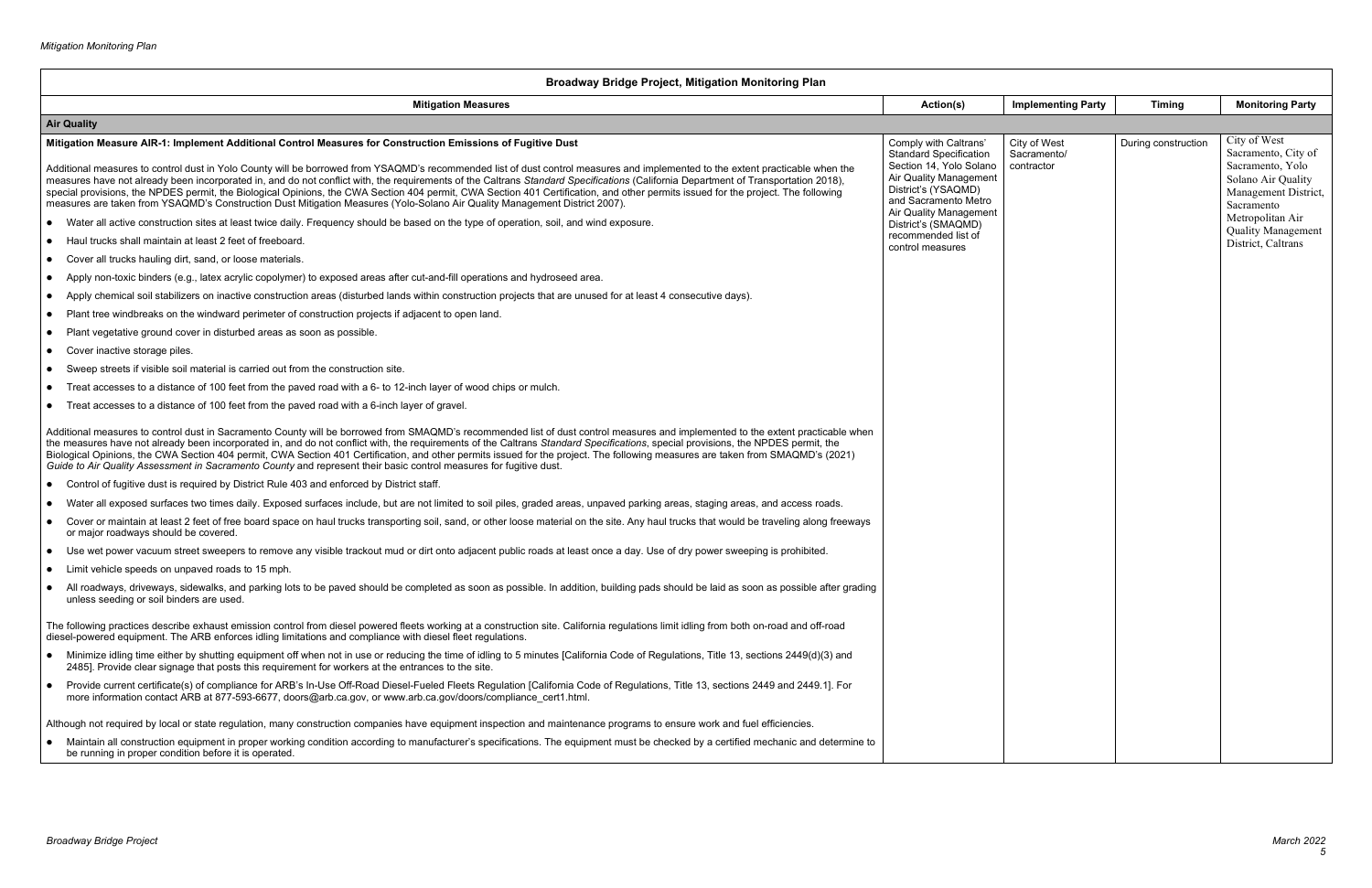| Broadway Bridge Project, Mitigation Monitoring Plan                                                                                                                                                                                                                                                                                                                                                                                                                                                                                                                                                                                                                                                                                                                                                                                                                                                                                                                                                                                                                                                                                                                                                                                                                                                                                                                                                                                                                                                                                                                                                                                                                                                                                                                                                                                                                                                                                                                                                                                                                                                                                                                                                                                                                                                                                                                                                                                                                                                                                                                                                                                                                                                                                                                                                                                                                                                                             |                                                                                                                                                                                                                                                               |                                                                   |                                                                                                                                                                                                                              |                                                                                                                                                                                                                                         |
|---------------------------------------------------------------------------------------------------------------------------------------------------------------------------------------------------------------------------------------------------------------------------------------------------------------------------------------------------------------------------------------------------------------------------------------------------------------------------------------------------------------------------------------------------------------------------------------------------------------------------------------------------------------------------------------------------------------------------------------------------------------------------------------------------------------------------------------------------------------------------------------------------------------------------------------------------------------------------------------------------------------------------------------------------------------------------------------------------------------------------------------------------------------------------------------------------------------------------------------------------------------------------------------------------------------------------------------------------------------------------------------------------------------------------------------------------------------------------------------------------------------------------------------------------------------------------------------------------------------------------------------------------------------------------------------------------------------------------------------------------------------------------------------------------------------------------------------------------------------------------------------------------------------------------------------------------------------------------------------------------------------------------------------------------------------------------------------------------------------------------------------------------------------------------------------------------------------------------------------------------------------------------------------------------------------------------------------------------------------------------------------------------------------------------------------------------------------------------------------------------------------------------------------------------------------------------------------------------------------------------------------------------------------------------------------------------------------------------------------------------------------------------------------------------------------------------------------------------------------------------------------------------------------------------------|---------------------------------------------------------------------------------------------------------------------------------------------------------------------------------------------------------------------------------------------------------------|-------------------------------------------------------------------|------------------------------------------------------------------------------------------------------------------------------------------------------------------------------------------------------------------------------|-----------------------------------------------------------------------------------------------------------------------------------------------------------------------------------------------------------------------------------------|
| <b>Mitigation Measures</b>                                                                                                                                                                                                                                                                                                                                                                                                                                                                                                                                                                                                                                                                                                                                                                                                                                                                                                                                                                                                                                                                                                                                                                                                                                                                                                                                                                                                                                                                                                                                                                                                                                                                                                                                                                                                                                                                                                                                                                                                                                                                                                                                                                                                                                                                                                                                                                                                                                                                                                                                                                                                                                                                                                                                                                                                                                                                                                      | Action(s)                                                                                                                                                                                                                                                     | <b>Implementing Party</b>                                         | <b>Timing</b>                                                                                                                                                                                                                | <b>Monitoring Party</b>                                                                                                                                                                                                                 |
| <b>Biological Resources</b>                                                                                                                                                                                                                                                                                                                                                                                                                                                                                                                                                                                                                                                                                                                                                                                                                                                                                                                                                                                                                                                                                                                                                                                                                                                                                                                                                                                                                                                                                                                                                                                                                                                                                                                                                                                                                                                                                                                                                                                                                                                                                                                                                                                                                                                                                                                                                                                                                                                                                                                                                                                                                                                                                                                                                                                                                                                                                                     |                                                                                                                                                                                                                                                               |                                                                   |                                                                                                                                                                                                                              |                                                                                                                                                                                                                                         |
| Mitigation Measure NC-1: Install Orange Construction Fencing between the Construction Area and Adjacent Sensitive Biological Resources<br>The project proponent or their contractor will install orange construction fencing between the construction area and adjacent sensitive biological resource areas. Sensitive biological<br>resources that occur adjacent to the construction area that could be directly affected by the project include sensitive natural communities; special-status wildlife habitats, such as nest<br>sites of Swainson's hawk and migratory birds; and protected trees.<br>Barrier fencing around sensitive biological resource areas will be installed as one of the first orders of work and prior to equipment staging. Before construction begins, the construction<br>contractor will work with the project engineer and a resource specialist to identify the locations for the orange construction fencing and will place stakes around the sensitive resource<br>sites to indicate these locations. The protected areas will be designated as environmentally sensitive areas and clearly identified on the construction plans and described in the<br>specifications. To minimize the potential for snakes and other ground-dwelling animals from being caught in the orange construction fencing, the fencing will be placed with at least a<br>1-foot gap between the ground and the bottom of the fencing. The exception to this condition is where construction barrier fencing overlaps with erosion control fencing and must be<br>secured to prevent sediment runoff. Barrier fencing will be installed before construction activities are initiated, maintained throughout the construction period, and removed after<br>completion of construction.                                                                                                                                                                                                                                                                                                                                                                                                                                                                                                                                                                                                                                                                                                                                                                                                                                                                                                                                                                                                                                                                                                                            | Install orange<br>construction fencing as<br>a barrier between the<br>construction area and<br>adjacent sensitive<br>biological resource<br>areas                                                                                                             | City of West<br>Sacramento/<br>contractor, resource<br>specialist | Identify locations<br>prior to construction<br>Install prior to<br>construction<br>Maintain during<br>construction                                                                                                           | City of West<br>Sacramento, City of<br>Sacramento, U.S.<br>Army Corps of<br>Engineers, California<br>Department of Fish<br>and Wildlife, National<br><b>Marine Fisheries</b><br>Service, U.S. Fish<br>and Wildlife Service,<br>Caltrans |
| Mitigation Measure NC-2: Conduct Environmental Awareness Training for Construction Employees<br>The project proponent will retain a qualified biologist to conduct environmental awareness training for construction crews before project implementation. The awareness training will be<br>provided to all construction personnel and will brief them on the need to avoid effects on sensitive biological resources (e.g., native trees, sensitive natural communities, and special-<br>status species habitats in and adjacent to the construction area). The education program will include a brief review of the special-status species with the potential to occur in the BSA<br>(including their life history, habitat requirements, and photographs of the species). The training will identify the portions of the BSA in which the species may occur, as well as their legal<br>status and protection. The program also will cover the restrictions and guidelines that must be followed by all construction personnel to reduce or avoid effects on these species during<br>project implementation. This will include the steps to be taken if a sensitive species is found within the construction area (i.e., notifying the crew foreman, who will call a designated<br>biologist). In addition, construction employees will be educated about the importance of controlling and preventing the spread of invasive plant infestations. An environmental awareness<br>handout that describes and illustrates sensitive resources to be avoided during project construction and identifies all relevant permit conditions will be provided to each crew member. The<br>crew foreman will be responsible for ensuring that crew members adhere to the guidelines and restrictions. Education programs will be conducted for appropriate new personnel as they<br>are brought on the job during the construction period.                                                                                                                                                                                                                                                                                                                                                                                                                                                                                                                                                                                                                                                                                                                                                                                                                                                                                                                                                                                               | Retain a qualified<br>biologist to conduct<br>worker awareness<br>training                                                                                                                                                                                    | City of West<br>Sacramento, qualified<br>biologist, contractor    | Prior to construction<br>During construction<br>for new crew<br>members                                                                                                                                                      | City of West<br>Sacramento, City of<br>Sacramento, U.S.<br>Army Corps of<br>Engineers, California<br>Department of Fish<br>and Wildlife, National<br><b>Marine Fisheries</b><br>Service, U.S. Fish<br>and Wildlife Service,<br>Caltrans |
| Mitigation Measure NC-3: Conduct Periodic Biological Monitoring<br>The project proponent will retain a qualified biological monitor for the project who will visit the site a minimum of once per week to ensure that fencing around environmentally sensitive<br>areas is intact and that activities are being conducted in accordance with the agreed upon project schedule and agency conditions of approval. The monitor will provide the project<br>proponent with a monitoring log for each site visit.<br>Certain activities will require the presence of a biological monitor for the duration of the activity or during the initial disturbance of an area to ensure that impacts on special-status species<br>are avoided. The activities that require specific monitoring are identified in Measures AS-3, AS-5, AS-7, and AS-8.                                                                                                                                                                                                                                                                                                                                                                                                                                                                                                                                                                                                                                                                                                                                                                                                                                                                                                                                                                                                                                                                                                                                                                                                                                                                                                                                                                                                                                                                                                                                                                                                                                                                                                                                                                                                                                                                                                                                                                                                                                                                                     | Retain a qualified<br>biologist to perform<br>periodic monitoring and<br>prepare monitoring logs<br>Retain a qualified<br>biologist to monitor for<br>the duration of an<br>activity, as identified in<br>other biological<br>mitigation measures             | City of West<br>Sacramento/<br>contractor, qualified<br>biologist | During construction                                                                                                                                                                                                          | City of West<br>Sacramento, City of<br>Sacramento, U.S.<br>Army Corps of<br>Engineers, California<br>Department of Fish<br>and Wildlife, National<br><b>Marine Fisheries</b><br>Service, U.S. Fish<br>and Wildlife Service,<br>Caltrans |
| Mitigation Measure NC-4: Compensate for Temporary Effects on and Permanent Loss of Cottonwood Riparian Forest (Including SRA Cover)<br>The project proponent will compensate for the permanent loss of up to 1.112 acres of riparian forest under Alternative B or up to 1.176 acres of riparian forest under Alternative C. In<br>addition, any unavoidable temporary loss of riparian forest will be mitigated. The project proponent will implement onsite and, if necessary, offsite compensation measures or purchase<br>mitigation bank credits to compensate for losses of cottonwood riparian forest on the waterside slope of the existing levees, including riparian forest supporting SRA cover habitat (as<br>described in EIR/EA Section 4.4.1.1 [Survey Results] in the NES, portions of the cottonwood riparian forest in the BSA also provide SRA cover habitat for fish). Onsite compensation will<br>be used to the maximum extent practicable. Compliance with the USACE levee vegetation policy (U.S. Army Corps of Engineers 2014), the ULDC (California Department of Water<br>Resources 2012), or other engineering constraints may limit the ability to achieve full onsite compensation. Therefore, offsite compensation or purchase of mitigation bank credits may be<br>needed to achieve no net loss of existing in-kind riparian and SRA cover habitat values. Each of these options is discussed below.<br>Onsite or Offsite Restoration or Enhancement along the Sacramento River. Riparian habitat restoration or enhancement onsite or offsite should occur in the same year construction<br>is completed. For onsite or offsite replacement plantings, the project proponent will prepare a mitigation planting plan, including a species list and number of each species, planting<br>locations, and maintenance requirements. Plantings will consist of cuttings taken from local plants or plants grown from local material. Planted species for the mitigation plantings will be<br>similar to those removed from the project area and will include native species, such as Fremont's cottonwood, valley oak, black willow, boxelder, Oregon ash, and black walnut. The final<br>planting plan will be developed based on results of the arborist survey for species to be removed (see additional discussion below). All plantings will be fitted with exclusion cages or other<br>suitable protection from herbivory. Plantings will be irrigated for up to 3 years or until established. Plantings will be monitored annually for 3 years or as required in the project permits. If<br>75% of the plants survive at the end of the monitoring period, the revegetation will be considered successful. If the survival criterion is not met at the end of the monitoring period, planting<br>and monitoring will be repeated after mortality causes have been identified and corrected. | Conduct arborist survey<br>upon completion of 90%<br>design<br>Provide written<br>documentation that<br>riparian forest has been<br>compensated either<br>through onsite/offsite<br>restoration or through<br>mitigation bank credit<br>purchase as described | City of West<br>Sacramento, arborist                              | Conduct arborist<br>survey upon<br>completion of 90%<br>design<br>Provide<br>compensation or<br>develop and<br>implement plan for<br>restoration/<br>enhancement to<br>permitting agencies<br>as required by<br>permit terms | City of West<br>Sacramento, City of<br>Sacramento, U.S.<br>Army Corps of<br>Engineers, California<br>Department of Fish<br>and Wildlife, National<br><b>Marine Fisheries</b><br>Service, U.S. Fish<br>and Wildlife Service              |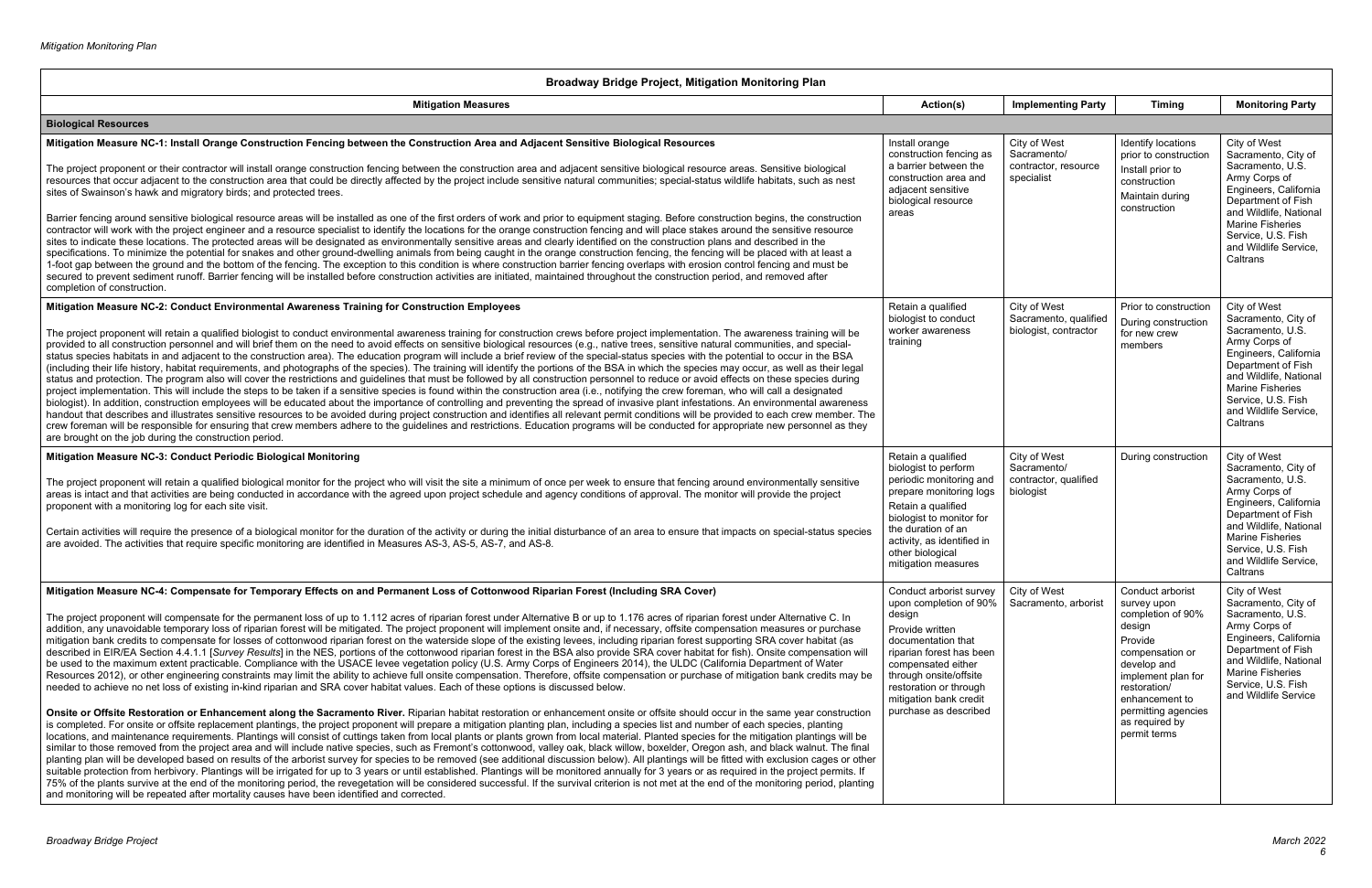| Broadway Bridge Project, Mitigation Monitoring Plan                                                                                                                                                                                                                                                                                                                                                                                                                                                                                                                                                                                                                                                                                                                                                                                                                                                                                                                                                                                                                                                                                                                                                                                                                                                                                                                                                                                                                                                                                                                                                                                                          |                                                                           |                             |                                     |                                     |
|--------------------------------------------------------------------------------------------------------------------------------------------------------------------------------------------------------------------------------------------------------------------------------------------------------------------------------------------------------------------------------------------------------------------------------------------------------------------------------------------------------------------------------------------------------------------------------------------------------------------------------------------------------------------------------------------------------------------------------------------------------------------------------------------------------------------------------------------------------------------------------------------------------------------------------------------------------------------------------------------------------------------------------------------------------------------------------------------------------------------------------------------------------------------------------------------------------------------------------------------------------------------------------------------------------------------------------------------------------------------------------------------------------------------------------------------------------------------------------------------------------------------------------------------------------------------------------------------------------------------------------------------------------------|---------------------------------------------------------------------------|-----------------------------|-------------------------------------|-------------------------------------|
| <b>Mitigation Measures</b>                                                                                                                                                                                                                                                                                                                                                                                                                                                                                                                                                                                                                                                                                                                                                                                                                                                                                                                                                                                                                                                                                                                                                                                                                                                                                                                                                                                                                                                                                                                                                                                                                                   | Action(s)                                                                 | <b>Implementing Party</b>   | <b>Timing</b>                       | <b>Monitoring Party</b>             |
| Mitigation Bank Credit Purchase. If this option is chosen, the project proponent will provide written evidence to the resource agencies that compensation has been established through<br>the purchase of mitigation credits. The amount to be paid will be the fee that is in effect at the time the fee is paid. The mitigation will be approved by CDFW and may be modified during<br>the permitting process. Mitigation can be in the form of creation or preservation credits. If mitigation is in the form of restoration/creation credits, the mitigation will be at a minimum ratio of<br>1:1 (1 acre of restored or created riparian habitat for each acre of riparian habitat removed). If mitigation is in the form of preservation credits, the mitigation will be at a minimum ratio of<br>2:1 (2 acres of preserved riparian habitat for each acre of riparian habitat removed). The final compensation ratio will be approved by CDFW in order to result in no net loss of riparian<br>habitat. The project proponent will purchase riparian habitat credits from an approved mitigation bank near the project, such as the Liberty Island Conservation Bank, Cosumnes<br>Floodplain Mitigation Bank, Fremont Landing Conservation Bank, Elsie Gridley Mitigation Bank, River Ranch Wetland Mitigation Bank, or other approved bank with available riparian<br>forest credits at the time of project permitting. Replacement riparian forest habitat will include tree species that would support nesting Swainson's hawk (i.e., oak, cottonwood) and will<br>occur within the range of nesting Swainson's hawk within the Sacramento Valley. |                                                                           |                             |                                     |                                     |
| To provide a current and accurate estimate of tree loss, an arborist survey will be conducted upon completion of 90% design plans for the project and no more than 2 years prior to<br>project construction. In addition to a description of the tree, the arborist survey report will include the precise location of the trunk and size of the dripline for all trees whose trunk or<br>canopy overlap with the project footprint. Riparian forest compensation will be consistent with the requirements of the City of West Sacramento and City of Sacramento tree ordinances to<br>ensure compensation for losses of individual protected trees.                                                                                                                                                                                                                                                                                                                                                                                                                                                                                                                                                                                                                                                                                                                                                                                                                                                                                                                                                                                                         |                                                                           |                             |                                     |                                     |
| In addition to mitigating the loss of riparian forest habitat, specific measures will be included to satisfy NMFS requirements and compensate for the loss of SRA cover (area and linear<br>feet). The acreage will not be duplicated, such that the acreage of riparian forest habitat restored for SRA cover mitigation will apply toward riparian forest habitat mitigation requirements.<br>SRA cover mitigation will include the following riparian replacement requirements.                                                                                                                                                                                                                                                                                                                                                                                                                                                                                                                                                                                                                                                                                                                                                                                                                                                                                                                                                                                                                                                                                                                                                                           |                                                                           |                             |                                     |                                     |
| Replace the permanent loss of 302 linear feet and up to 0.368 acre of affected SRA cover vegetation (see EIR/EA Section 4.4.1.2, Temporary and Permanent Loss of Riparian<br>Vegetation [Including SRA Cover] in the NES) at a 3:1 replacement ratio (i.e., 3 linear feet replaced for every 1 foot affected and 3 acres replaced for every 1 acre affected) by planting<br>native riparian trees in temporary impact areas and along existing onsite or offsite unshaded banks along the Sacramento River.                                                                                                                                                                                                                                                                                                                                                                                                                                                                                                                                                                                                                                                                                                                                                                                                                                                                                                                                                                                                                                                                                                                                                  |                                                                           |                             |                                     |                                     |
| Plant native riparian trees onsite to the maximum extent practicable, followed by planting on adjacent reaches of the Sacramento River to minimize the need for purchasing offsite<br>mitigation bank credits.                                                                                                                                                                                                                                                                                                                                                                                                                                                                                                                                                                                                                                                                                                                                                                                                                                                                                                                                                                                                                                                                                                                                                                                                                                                                                                                                                                                                                                               |                                                                           |                             |                                     |                                     |
| Plant riparian trees that are intended to provide SRA cover along the water's edge at summer low flows up to the ordinary high-water mark and at sufficient densities to provide<br>shade along at least 85% of the bank's length when the trees reach maturity. This will ensure that riparian plantings intended for SRA cover mitigation will contribute to instream<br>SRA cover when they are inundated during winter/spring flows and overhead cover (shade) during summer flows when they approach maturity.                                                                                                                                                                                                                                                                                                                                                                                                                                                                                                                                                                                                                                                                                                                                                                                                                                                                                                                                                                                                                                                                                                                                          |                                                                           |                             |                                     |                                     |
| Monitor and evaluate the revegetation success of riparian plantings intended for SRA cover mitigation as described above.                                                                                                                                                                                                                                                                                                                                                                                                                                                                                                                                                                                                                                                                                                                                                                                                                                                                                                                                                                                                                                                                                                                                                                                                                                                                                                                                                                                                                                                                                                                                    |                                                                           |                             |                                     |                                     |
| If mitigation for SRA cover is in the form of offsite mitigation bank credits, credits will need to be purchased from an approved mitigation bank within the approved service area for the<br>project that provides riparian forest floodplain conservation credits as offsite compensation for impacts on state- and federally listed fish species, designated critical habitat, and EFH for<br>Pacific salmon.                                                                                                                                                                                                                                                                                                                                                                                                                                                                                                                                                                                                                                                                                                                                                                                                                                                                                                                                                                                                                                                                                                                                                                                                                                             |                                                                           |                             |                                     |                                     |
| Mitigation Measure NC-5: Compensate for Loss of Protected Trees in Landscaping or Ruderal Habitat                                                                                                                                                                                                                                                                                                                                                                                                                                                                                                                                                                                                                                                                                                                                                                                                                                                                                                                                                                                                                                                                                                                                                                                                                                                                                                                                                                                                                                                                                                                                                            | Provide written<br>documentation that                                     | City of West<br>Sacramento/ | Per the terms of<br>each regulatory | City of West<br>Sacramento, City of |
| Within 1 year prior to construction, the project proponent will conduct a preconstruction inventory of all trees to be removed. The inventory will include the location, species, diameter of al<br>trunks, approximate height and canopy diameter, and approximate age—in support of a tree permit for removal of the protected trees. All conditions of the tree permits will be<br>implemented.                                                                                                                                                                                                                                                                                                                                                                                                                                                                                                                                                                                                                                                                                                                                                                                                                                                                                                                                                                                                                                                                                                                                                                                                                                                           | protected street trees<br>removed have been<br>replaced at a ratio of 1:1 | contractor                  | permit<br>Prior to construction     | Sacramento                          |
| The project proponent will mitigate the loss of protected street trees using one or a combination of the two following options.                                                                                                                                                                                                                                                                                                                                                                                                                                                                                                                                                                                                                                                                                                                                                                                                                                                                                                                                                                                                                                                                                                                                                                                                                                                                                                                                                                                                                                                                                                                              |                                                                           |                             |                                     |                                     |
| Because it is unlikely that adequate space will be available in the project area for tree planting after construction, pay in-lieu fees to the City of West Sacramento and the City of<br>Sacramento, based on the tree removal locations, which would be used to purchase and plant trees elsewhere in West Sacramento and Sacramento. Replacement trees will be<br>required at a ratio of 1:1 (i.e., 1-inch diameter of replacement tree planted for every 1-inch diameter of tree removed). Replacement trees will be of the same species, except for<br>replacement of black locust, which is an invasive species and will be replaced with a native tree species. Mitigation will be subject to approval by the City's tree administrator and will<br>take into account species affected, replacement species, location, health and vigor, habitat value, and other factors to determine fair compensation for tree loss. Replacement trees<br>will be monitored annually for 3 years to document their vigor and survival. If any of the original replacement trees die within 3 years of the initial planting, the project proponent will<br>plant additional replacement trees and monitor them until all trees survive for a minimum of 3 years after planting.                                                                                                                                                                                                                                                                                                                                                                                     |                                                                           |                             |                                     |                                     |
| If feasible, plant replacement trees at or near the location of the tree removal, following the same replacement ratio, species, monitoring, and tree survival requirements described for<br>$\bullet$<br>the option above.                                                                                                                                                                                                                                                                                                                                                                                                                                                                                                                                                                                                                                                                                                                                                                                                                                                                                                                                                                                                                                                                                                                                                                                                                                                                                                                                                                                                                                  |                                                                           |                             |                                     |                                     |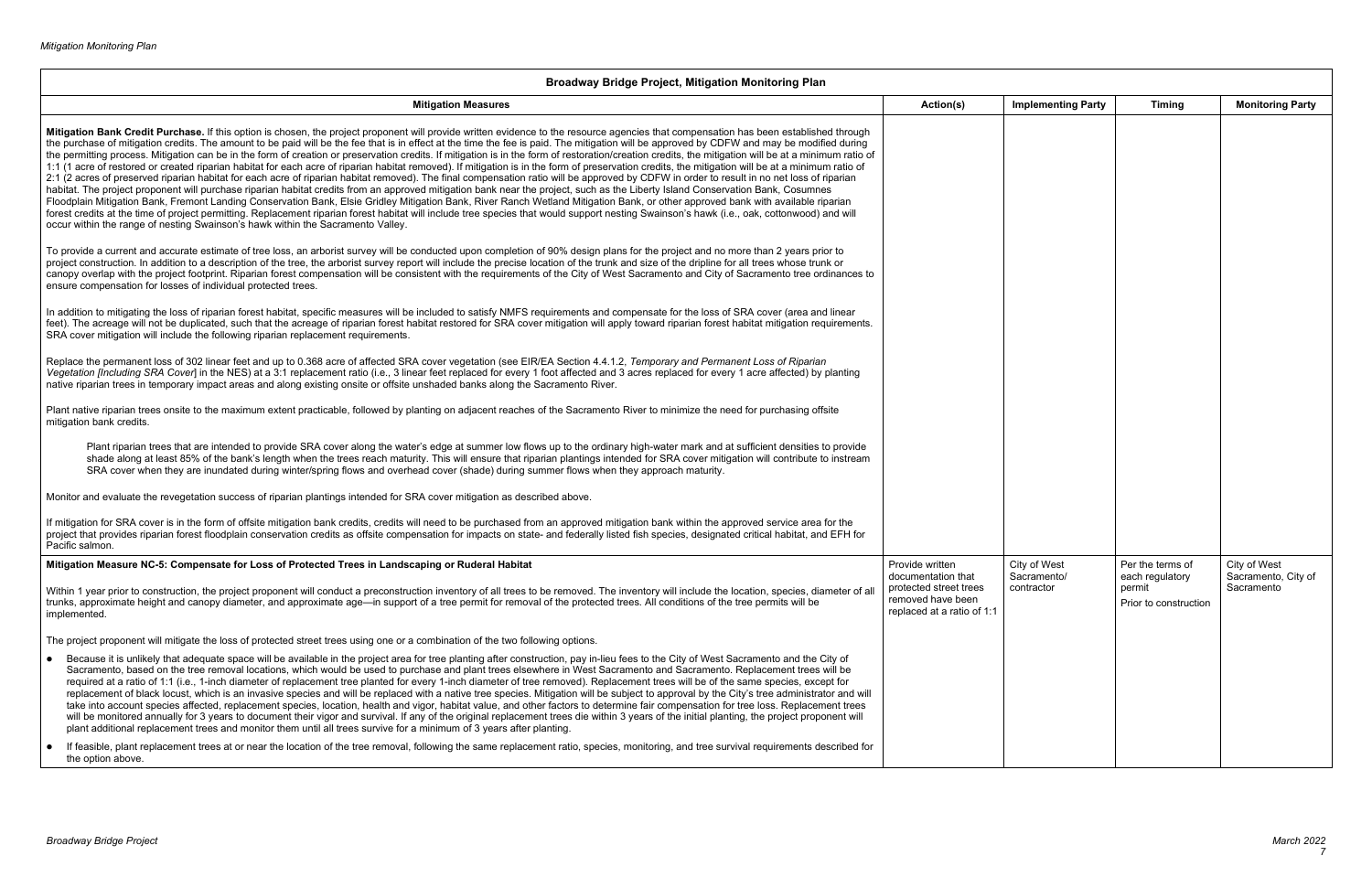| <b>Broadway Bridge Project, Mitigation Monitoring Plan</b>                                                                                                                                                                                                                                                                                                                                                                                                                                                                                                                                                                                                                                                                                                                                                                                                                                                                                                                                                                                                                           |                                                                                                                                                     |                                                             |                                                                                                                                                                                                                        |                                                                                                     |
|--------------------------------------------------------------------------------------------------------------------------------------------------------------------------------------------------------------------------------------------------------------------------------------------------------------------------------------------------------------------------------------------------------------------------------------------------------------------------------------------------------------------------------------------------------------------------------------------------------------------------------------------------------------------------------------------------------------------------------------------------------------------------------------------------------------------------------------------------------------------------------------------------------------------------------------------------------------------------------------------------------------------------------------------------------------------------------------|-----------------------------------------------------------------------------------------------------------------------------------------------------|-------------------------------------------------------------|------------------------------------------------------------------------------------------------------------------------------------------------------------------------------------------------------------------------|-----------------------------------------------------------------------------------------------------|
| <b>Mitigation Measures</b>                                                                                                                                                                                                                                                                                                                                                                                                                                                                                                                                                                                                                                                                                                                                                                                                                                                                                                                                                                                                                                                           | Action(s)                                                                                                                                           | <b>Implementing Party</b>                                   | <b>Timing</b>                                                                                                                                                                                                          | <b>Monitoring Party</b>                                                                             |
| Mitigation Measure AS-1: Conduct Preconstruction Surveys for Western Pond Turtle and Implement Protective Measures<br>To avoid potential injury to or mortality of western pond turtles, the project proponent will retain a qualified biologist to conduct a preconstruction survey for western pond turtles<br>immediately prior to construction activities (including vegetation removal) along the banks of the Sacramento River. The biologist will survey the aquatic habitat, riverbanks, and adjacent<br>riparian and ruderal habitat within the construction area immediately prior to disturbance.                                                                                                                                                                                                                                                                                                                                                                                                                                                                         | Retain a qualified<br>biologist to perform<br>preconstruction surveys<br>for western pond turtles<br>Retain a qualified<br>biologist to perform and | City of West<br>Sacramento                                  | Prior to and during<br>construction                                                                                                                                                                                    | City of West<br>Sacramento, City of<br>Sacramento,<br>California Department<br>of Fish and Wildlife |
| If a western pond turtle is found within the immediate work area during the preconstruction survey or during project activities, work shall cease in the area until the turtle is able to move<br>out of the work area on its own. Information about the location of turtles seen during the preconstruction survey will be included in the environmental awareness training (Measure NC-2)<br>and provided directly to the construction crew working in that area to ensure that areas where turtles were observed are inspected each day prior to the start of work to verify that no<br>turtles are present.                                                                                                                                                                                                                                                                                                                                                                                                                                                                      | environmental<br>awareness training if<br>turtles are found<br>Cease work if western<br>pond turtle(s) is found                                     |                                                             |                                                                                                                                                                                                                        |                                                                                                     |
| If a western pond turtle nest is discovered during the preconstruction survey or during project construction, the project proponent will coordinate with CDFW to determine whether<br>additional avoidance measures (e.g., no-disturbance buffer or monitoring) are prudent.                                                                                                                                                                                                                                                                                                                                                                                                                                                                                                                                                                                                                                                                                                                                                                                                         | on site.<br>Coordinate with CDFW<br>if a turtle nest is<br>identified.                                                                              |                                                             |                                                                                                                                                                                                                        |                                                                                                     |
| Mitigation Measure AS-2: Conduct Tree Removal during Non-Sensitive Periods for Wildlife<br>The project proponent will remove or trim trees during the non-breeding season for tree-nesting migratory birds and raptors, and prior to periods when bats would be hibernating<br>(generally between September 15 and October 31). If tree removal cannot be confined to this period, the project proponent will retain a qualified wildlife biologist with knowledge of the<br>wildlife species that could occur in the project area to conduct the appropriate preconstruction surveys and establish no-disturbance buffers for sensitive wildlife species, as described<br>under Measure AS-3 (Swainson's hawk), Measure AS-4 (nesting birds), and Measure AS-5 (roosting bats).                                                                                                                                                                                                                                                                                                     | Conduct tree removal<br>activities during the<br>non-breeding season<br>(September 15 -<br>October 31)                                              | City of west<br>Sacramento/<br>contractor                   | Prior to project<br>construction<br>between September<br>15 and October 31<br>or after<br>preconstruction<br>surveys conducted<br>by qualified wildlife<br>biologist and<br>establishment of no-<br>disturbance buffer | City of West<br>Sacramento, City of<br>Sacramento,<br>California Department<br>of Fish and Wildlife |
| Mitigation Measure AS-3: Monitor Active Swainson's Hawk and White-Tailed Kite Nests during Pile Driving and Other Construction Activities<br>Active Swainson's hawk and white-tailed kite nests within 600 feet of the BSA will be monitored during pile driving and other construction activities. Monitoring will be conducted by a<br>wildlife biologist with experience in monitoring Swainson's hawk and white-tailed kite nests. The monitor will document the location of active nests, coordinate with the project proponent<br>and CDFW, and record all observations in a daily monitoring log. The monitor will have the authority to temporarily stop work if activities are disrupting nesting behavior to the point of<br>resulting in potential take (i.e., eggs and young chicks still in nests, and adults appear agitated and potentially could abandon the nest). The monitor will work closely with the contractor,<br>the project proponent, and CDFW to develop plans for minimizing disturbance (e.g., modifying or delaying certain construction activities). | Retain a qualified<br>biologist to monitor<br>Swainson's Hawk and<br>White-Tailed Kite nests<br>during construction                                 | City of West<br>Sacramento; qualified<br>wildlife biologist | During pile driving<br>and project<br>construction                                                                                                                                                                     | City of West<br>Sacramento, City of<br>Sacramento,<br>California Department<br>of Fish and Wildlife |
| A minimum non-disturbance buffer of 600 feet (radius) will be established around all active Swainson's hawk and white-tailed kite nests. No entry of any kind related to construction will be<br>allowed within this buffer while the nest is active, unless approved by CDFW through issuance of an Incidental Take Permit or through consultation during project construction. The buffer<br>size may be modified based on site-specific conditions, including line-of-sight, topography, type of disturbance, existing ambient noise and disturbance levels, and other relevant factors.<br>Entry into the buffer for construction activities will be granted when the biological monitor determines that the young have fledged and are capable of independent survival, or that the nest<br>has failed and the nest site is no longer active. All buffer adjustments will be approved by CDFW.                                                                                                                                                                                  |                                                                                                                                                     |                                                             |                                                                                                                                                                                                                        |                                                                                                     |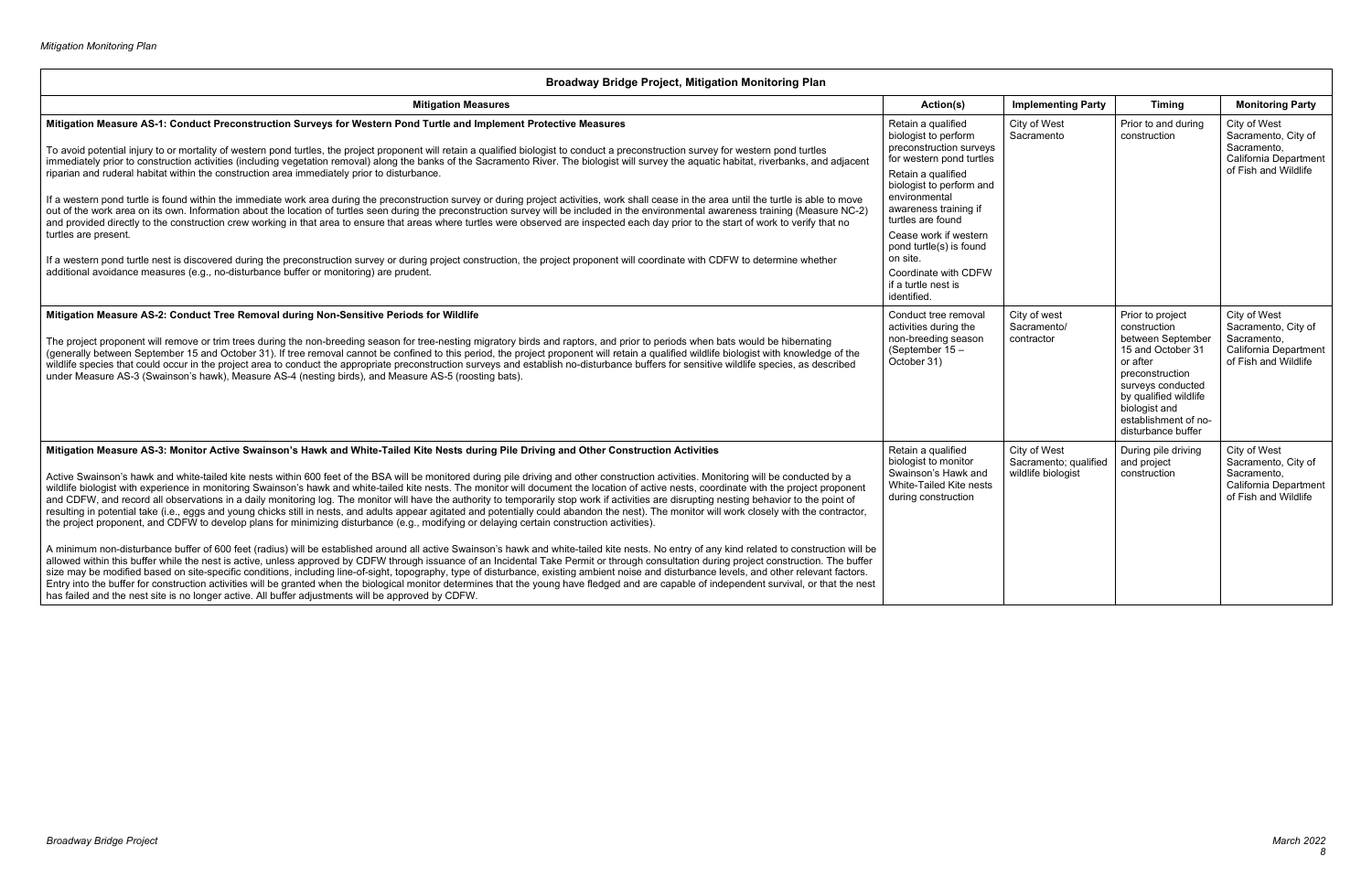| <b>Mitigation Measures</b>                                                                                                                                                                                                                                                                                                                                                                                                                                                                                                                                                                                                                                                                                                                                                                                                                                                                                                                                                                                                                                                                                                                                                                                                                                                                                                                                                                                                                                                                                                                                                                                                                                                                                                                                                                                                                                                                                                                                                                   | Action(s)                                                                                                                                                                                                                                                                   | <b>Implementing Party</b>                 | <b>Timing</b>                                                                                                                                                                                                                                                                                                                                                                                            | <b>Monitoring Party</b>                                                                             |
|----------------------------------------------------------------------------------------------------------------------------------------------------------------------------------------------------------------------------------------------------------------------------------------------------------------------------------------------------------------------------------------------------------------------------------------------------------------------------------------------------------------------------------------------------------------------------------------------------------------------------------------------------------------------------------------------------------------------------------------------------------------------------------------------------------------------------------------------------------------------------------------------------------------------------------------------------------------------------------------------------------------------------------------------------------------------------------------------------------------------------------------------------------------------------------------------------------------------------------------------------------------------------------------------------------------------------------------------------------------------------------------------------------------------------------------------------------------------------------------------------------------------------------------------------------------------------------------------------------------------------------------------------------------------------------------------------------------------------------------------------------------------------------------------------------------------------------------------------------------------------------------------------------------------------------------------------------------------------------------------|-----------------------------------------------------------------------------------------------------------------------------------------------------------------------------------------------------------------------------------------------------------------------------|-------------------------------------------|----------------------------------------------------------------------------------------------------------------------------------------------------------------------------------------------------------------------------------------------------------------------------------------------------------------------------------------------------------------------------------------------------------|-----------------------------------------------------------------------------------------------------|
| Mitigation Measure AS-4: Conduct Preconstruction Surveys for Nesting Migratory Birds, Including Special-Status Birds, and Establish Protective Buffers<br>The project proponent will retain a qualified wildlife biologist to conduct nesting surveys before the start of construction. These nesting surveys will be conducted in conjunction with the<br>Swainson's' hawk nesting surveys under Measure TE-2 and will include a minimum of three separate surveys to look for active nests of migratory birds, including raptors. Surveys will<br>include a search of all trees and shrubs, ruderal areas, and grassland vegetation that provide suitable nesting habitat within 50 feet of disturbance. In addition, a 0.25-mile area from the<br>river will be surveyed for nesting raptors in order to identify raptors that might be affected by pile driving. Surveys should occur during the height of the breeding season (March 1 to June<br>1), with one survey occurring in each of the 2 consecutive months within this peak period and the final survey occurring within 1 week of the start of construction. If no active nests are<br>detected during these surveys, no additional measures are required.<br>If an active nest is found in the survey area, a no-disturbance buffer will be established to avoid disturbance or destruction of the nest site until the end of the breeding season (September<br>15) or until a qualified wildlife biologist determines that the young have fledged and moved out of the construction area (this date varies by species). The extent of these buffers will be<br>determined by the biologist in coordination with CDFW and will depend on the level of noise or construction disturbance taking place, line-of-sight between the nest and the disturbance,<br>ambient levels of noise and other non-project disturbances, and other topographical or artificial barriers. Suitable buffer distances may vary between species. | Retain a qualified<br>biologist to perform<br>preconstruction surveys<br>and establish a<br>protective buffer for<br>nesting migratory birds,<br>including special-status<br>birds<br>If an active nest is<br>found, coordinate with<br>CDFW regarding extent<br>of buffer. | City of West<br>Sacramento/<br>contractor | Conduct<br>preconstruction<br>surveys prior to<br>construction per<br>survey guidelines<br>and during height of<br>breeding season<br>(March 1 to June 1)<br>At active nests.<br>establish and<br>maintain no-<br>disturbance buffer<br>until end of breeding<br>season (until<br>September 15) or<br>until qualified wildlife<br>biologist determines<br>young have fledges<br>and moved out of<br>area | City of West<br>Sacramento, City of<br>Sacramento.<br>California Department<br>of Fish and Wildlife |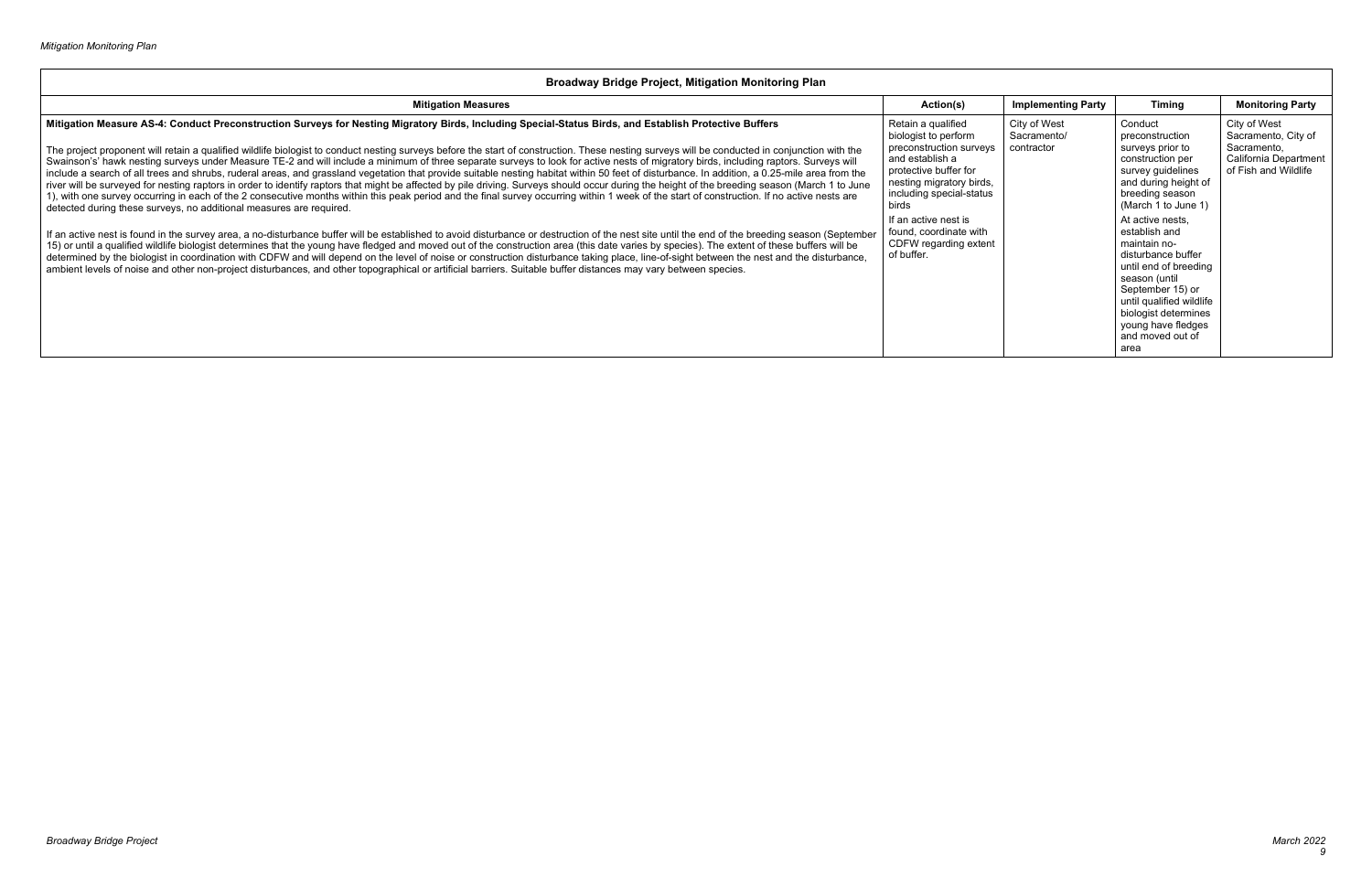#### **Broadway Bridge Project, Mitigation Monitoring Plan Mitigation Measures Action(s) Implementing Party Timing Monitoring Party Mitigation Measure AS-5: Conduct Preconstruction Surveys for Roosting Bats and Implement Protective Measures** To avoid and minimize potential impacts on pallid bat, western red bat, and non-special-status bat species from the removal of trees and buildings, the project proponent will implement the following actions. Preconstruction Surveys. Within 2 weeks prior to tree trimming or removal or any building demolition, a qualified biologist will examine trees to be removed or trimmed and buildings planned for demolition with suitable bat roosting habitat. High-quality habitat features (e.g., large tree cavities, basal hollows, loose or peeling bark, larger snags, abandoned buildings, and attics) will be identified, and the area around these features will be searched for bats and bat sign (e.g., guano, culled insect parts, and staining). Riparian woodland and stands of mature broadleaf trees will be considered potential habitat for solitary foliage-roosting bat species. If suitable roosting habitat or bat sign is detected, biologists will conduct an evening visual emergence survey of the source habitat feature, from 0.5 hour before sunset to 1–2 hours after sunset for a minimum of 2 nights. Full-spectrum acoustic detectors will be used during emergence surveys to assist in species identification. If site security allows, detectors should be set to record bat calls for the duration of each night. All emergence and monitoring surveys will be conducted during favorable weather conditions (calm nights with temperatures conducive to bat activity and no precipitation predicted). The biologist will analyze the bat call data using appropriate software and will document the results in a report. **Timing of Tree Removal and Building Demolition.** Exclusion devices will be installed on trees and buildings planned for removal and demolition between September 15 and October 31 to avoid affecting maternal and hibernating bat roosts. The exact timing of removal and demolition will be determined based on the preconstruction surveys of trees and buildings. Protective Measures. Protective measures may be necessary if it is determined that bats are using buildings or trees in the BSA as roost sites, or if sensitive bats species are detected during acoustic monitoring. The following measures will be implemented when roosts are found within trees or buildings planned for removal according to the timing discussed above. Specific measures will be approved by the project proponent and CDFW prior to excluding bats from occupied roosts. 1. Exclusion from buildings or bridge structures will not take place until temporary or permanent replacement roosting habitat is available. 2. Exclusion from roosts will take place late in the day or in the evening to reduce the likelihood of evicted bats falling prey to diurnal predators and will take place during weather and temperature conditions conducive to bat activity. 3. Biologists experienced with bats and bat evictions will carry out or oversee the exclusion tasks and will monitor tree trimming and removal and building demolition, if they are determined to be occupied. 4. Trees that provide suitable roost habitat will be removed in pieces, rather than felling the entire tree, should be removed late in the day or in the evening to reduce the likelihood of evicted bats falling prey to diurnal predators, and will take place during warm weather conditions conducive to bat activity. 5. Structural changes may be made to a known roost proposed for removal in order to create conditions in the roost that are undesirable to roosting bats and encourage the bats to leave on their own (e.g., open additional portals so that the temperature, wind, light, and precipitation regime in the roost change). Structural changes to the roost will be authorized by CDFW and will be performed during the appropriate exclusion timing (listed above) to avoid harming bats. 6. Non-injurious harassment at the roost site, such as ultrasound deterrents or other sensory irritants, may be used to encourage bats to leave on their own. 7. One-way door devices will be used where appropriate to allow bats to leave the roost but not to return. 8. Prior to building demolition and tree removal/trimming, and after other eviction efforts have been attempted, any confirmed roost site will be gently shaken or repeatedly struck with a heavy implement such as a sledge hammer or an axe. Several minutes should pass before beginning demolition work, felling trees, or trimming limbs to allow bats time to arouse and leave the roost. A biological monitor will search downed vegetation for dead and injured bats. The presence of dead or injured bats will be reported to CDFW. Injured bats will be transported to the nearest CDFW-permitted wildlife rehabilitation facility. Retain a qualified biologist to perform preconstruction surveys and establish protective measures for roosting bats Removal of trees and buildings will not occur from September 15 to October 31 to avoid affecting maternal and hibernating bat roosts. **Mitigation Measure AS-6: Implement Measures to Minimize Exceedance of Interim Threshold Sound Levels during Pile Driving** The project proponent will require the contractor to implement the following measures to minimize the exposure of listed fish species to potentially harmful underwater sounds. The contractor will vibrate all piles to the maximum depth possible before using an impact hammer. • No more than 20 piles will be driven per day. During impact driving, the contractor will limit the number of strikes per day to the minimum necessary to complete the work and will limit the total number of hammer strikes to 32,000 strikes per day (i.e., 1,600 hammer strikes per pile, per day) for piles for the temporary trestles), 20,000 strikes per day (i.e., 1,000 hammer strikes per pile, per day) for the piles for the bridge fender system, 12,800 strikes per day (i.e., 1,600 hammer strikes per pile, per day) for piles for the fixed span piers, and 6,000 strikes per day (i.e., 1.500 strikes per pile, per day) for the CISS piles for the movable span piers. • During impact driving, the project proponent will require the contractor to use a bubble curtain or dewatered cofferdam to minimize the extent to which the interim peak and cumulative SEL thresholds are exceeded (see EIR/EA Chapter 1, *Environmental Commitments* and Natural Environment Study Section 4.4.1.2, *Project Impacts*). No pile driving activity will occur at night, thereby providing fish with an extended quiet period during nighttime hours on days pile driving is being conducted for feeding and unobstructed passage. Implement measures to minimize sound levels during pile driving

| <b>Implementing Party</b>                 | <b>Timing</b>                                                                                                                                                                                                                                                                                                                                                                                                               | <b>Monitoring Party</b>                                                                                                                        |
|-------------------------------------------|-----------------------------------------------------------------------------------------------------------------------------------------------------------------------------------------------------------------------------------------------------------------------------------------------------------------------------------------------------------------------------------------------------------------------------|------------------------------------------------------------------------------------------------------------------------------------------------|
| City of West<br>Sacramento/<br>contractor | Install exclusion<br>devices between<br>September 15 and<br>October 31 at trees<br>planned for removal<br>and buildings<br>planned for<br>demolition (prior to<br>removal/demolition)<br>Conduct evening<br>visual emergence<br>survey according to<br>details in mitigation<br>measure<br>Conduct<br>preconstruction<br>surveys within two<br>weeks prior to tree<br>trimming or removal,<br>or any building<br>demolition | City of West<br>Sacramento, City of<br>Sacramento,<br>California Department<br>of Fish and Wildlife                                            |
| City of West<br>Sacramento/<br>contractor | Prior to final design<br>and during pile<br>driving/impact<br>hammer activities                                                                                                                                                                                                                                                                                                                                             | City of West<br>Sacramento, City of<br>Sacramento, U.S.<br><b>Fish and Wildlife</b><br>Service, National<br><b>Marine Fisheries</b><br>Service |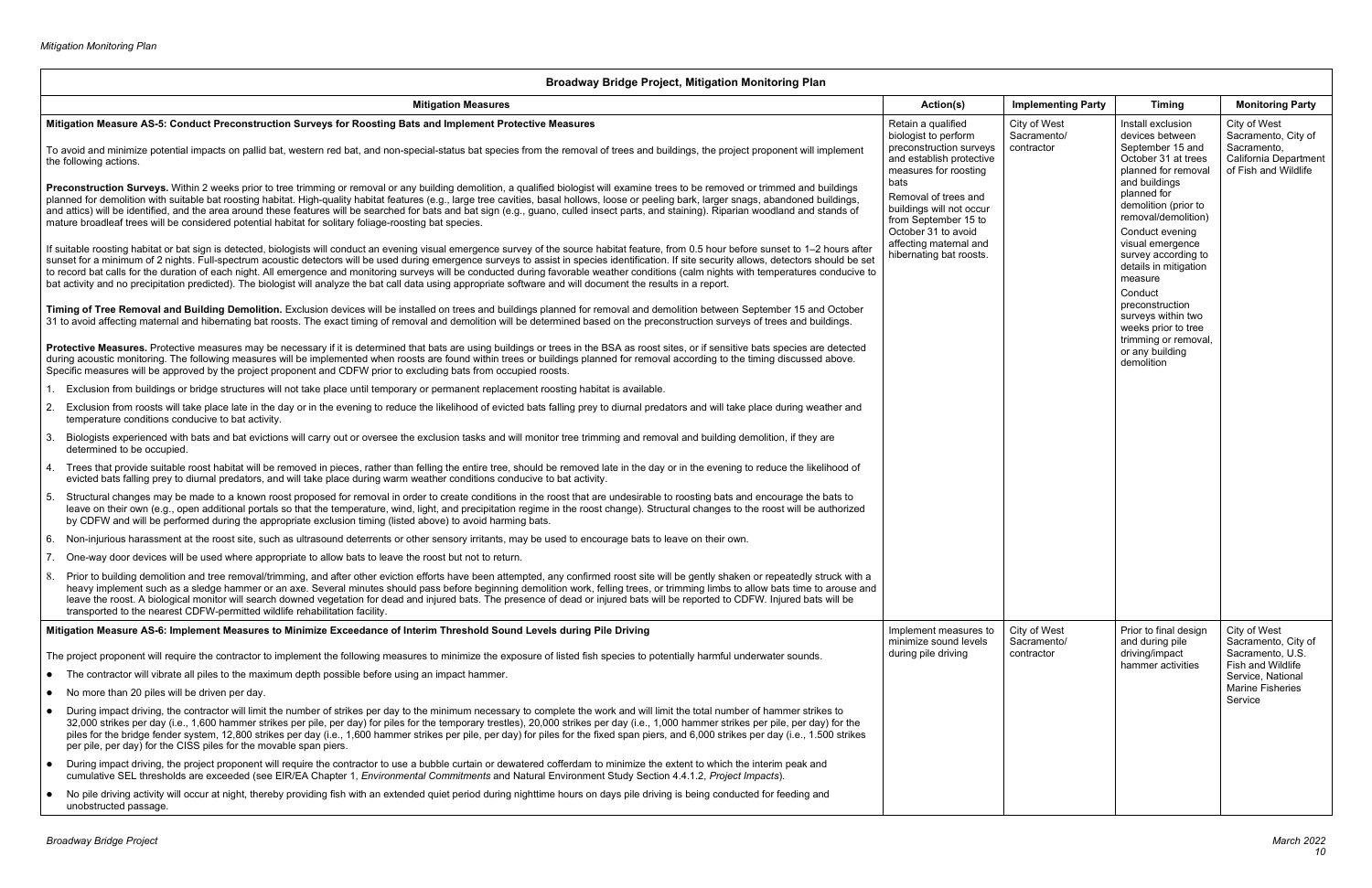#### **Broadway Bridge Project, Mitigation Monitoring Plan Mitigation Measures Action(s) Implementing Party Timing Monitoring Party Mitigation Measure AS-7: Develop and Implement a Hydroacoustic Monitoring Plan** The project proponent or their contractor will develop and implement a hydroacoustic monitoring plan. The monitoring plan will be submitted to the resource agencies (CDFW, NMFS, and USFWS) for approval at least 60 days before the start of project activities. The plan will include the following requirements. The project proponent or their contractor will monitor underwater noise levels during all impact pile driving activities on land and in water to ensure that peak and cumulative SELs do not exceed estimated values (see NES Tables 4-10 through 4-14). • The monitoring plan will describe the methods and equipment that will be used to document the extent of underwater sounds produced by pile driving, including the number, location, distances, and depths of the hydrophones and associated monitoring equipment. • The monitoring plan will include a reporting schedule for daily summaries of the hydroacoustic monitoring results and for more comprehensive reports to be provided to the resource agencies on a monthly basis during the pile driving season. • The daily reports will include the number of piles installed per day; the number of strikes per pile; the interval between strikes; the peak sound pressure level, sound exposure level, and root mean square per strike; and the accumulated sound exposure level per day at each monitoring station. • The project proponent or their contractor will ensure that a qualified fish biologist is onsite during impact pile driving to document any occurrences of stressed, injured, or dead fish. If stressed, injured, or dead fish are observed during pile driving, the project proponent or their contractor will stop work immediately to provide fish an opportunity to move out of the area. In addition, the project proponent will coordinate with Caltrans to immediately consult with NMFS to determine the cause of the incident and whether any and which type of additional protective measures are necessary. Protective measures that are determined necessary to protect listed fish species will be implemented by the project proponent within 72 hours of the incident.. Develop and implement a hydroacoustic monitoring plan; submit the plan to CDFW, NMFS, and USFWS for approval **Mitigation Measure AS-8: Monitor Turbidity in the Sacramento River** The project proponent will require their contractor to monitor turbidity levels in the Sacramento River during in-water construction activities (e.g., pile driving, extraction of temporary sheet piles used for cofferdams, and placement of RSP). Turbidity will be measured using standard techniques upstream and downstream of the construction area to determine whether changes in ambient turbidity levels exceed the thresholds derived from the *Water Quality Control Plan (Basin Plan) for the California Regional Water Quality Control Board Central Valley*  Region (Central Valley Regional Water Quality Control Board 2018). If it is determined that turbidity levels exceed the Basin Plan thresholds, the project proponent or their contractor will adjust work to ensure that turbidity levels do not exceed the Basin Plan thresholds. Monitor turbidity levels in the Sacramento River using standard techniques upstream and downstream of the construction area **Mitigation Measure AS-9: Implement Cofferdam Restrictions** The following restrictions will be implemented during installation of the cofferdams and cofferdam dewatering. The extent of cofferdam footprints will be limited to the minimum necessary to support construction activities. Sheet piles used for cofferdams will be installed and removed using a vibratory pile driver. Cofferdams will be installed and removed only during the proposed in-water work window (between May 1 and November 30). Cofferdams will not be left in place over winter where they could be overtopped by winter/spring flows and when juveniles of listed species are most likely to be present in the construction area. All pumps used during dewatering of cofferdams will be screened according to CDFW and NMFS guidelines for pumps. Cofferdam dewatering and fish rescue/relocation from within cofferdams will commence immediately following cofferdam closure to minimize the duration that fish are trapped in the cofferdam. Implement cofferdam restrictions during installation of cofferdams and cofferdam dewatering

| <b>Implementing Party</b>                                    | <b>Timing</b>                                                           | <b>Monitoring Party</b>                                                                                                                                                                                                 |
|--------------------------------------------------------------|-------------------------------------------------------------------------|-------------------------------------------------------------------------------------------------------------------------------------------------------------------------------------------------------------------------|
| City of West<br>Sacramento/<br>contractor/ fish<br>biologist | 60 days prior to start<br>of project activities,<br>during construction | City of West<br>Sacramento, City of<br>Sacramento, U.S.<br><b>Fish and Wildlife</b><br>Service, National<br><b>Marine Fisheries</b><br>Service, California<br>Department of Fish<br>and Wildlife                        |
| City of West<br>Sacramento/<br>contractor                    | During in-water<br>construction<br>activities                           | City of West<br>Sacramento, City of<br>Sacramento, Central<br><b>Valley Regional</b><br><b>Water Quality Control</b><br>Board, U.S. Fish and<br>Wildlife Service.<br><b>National Marine</b><br><b>Fisheries Service</b> |
| City of West<br>Sacramento/<br>contractor                    | During installation of<br>the cofferdams and<br>cofferdam<br>dewatering | City of West<br>Sacramento, City of<br>Sacramento, U.S.<br><b>Fish and Wildlife</b><br>Service, National<br><b>Marine Fisheries</b><br>Service, California<br>Department of Fish<br>and Wildlife                        |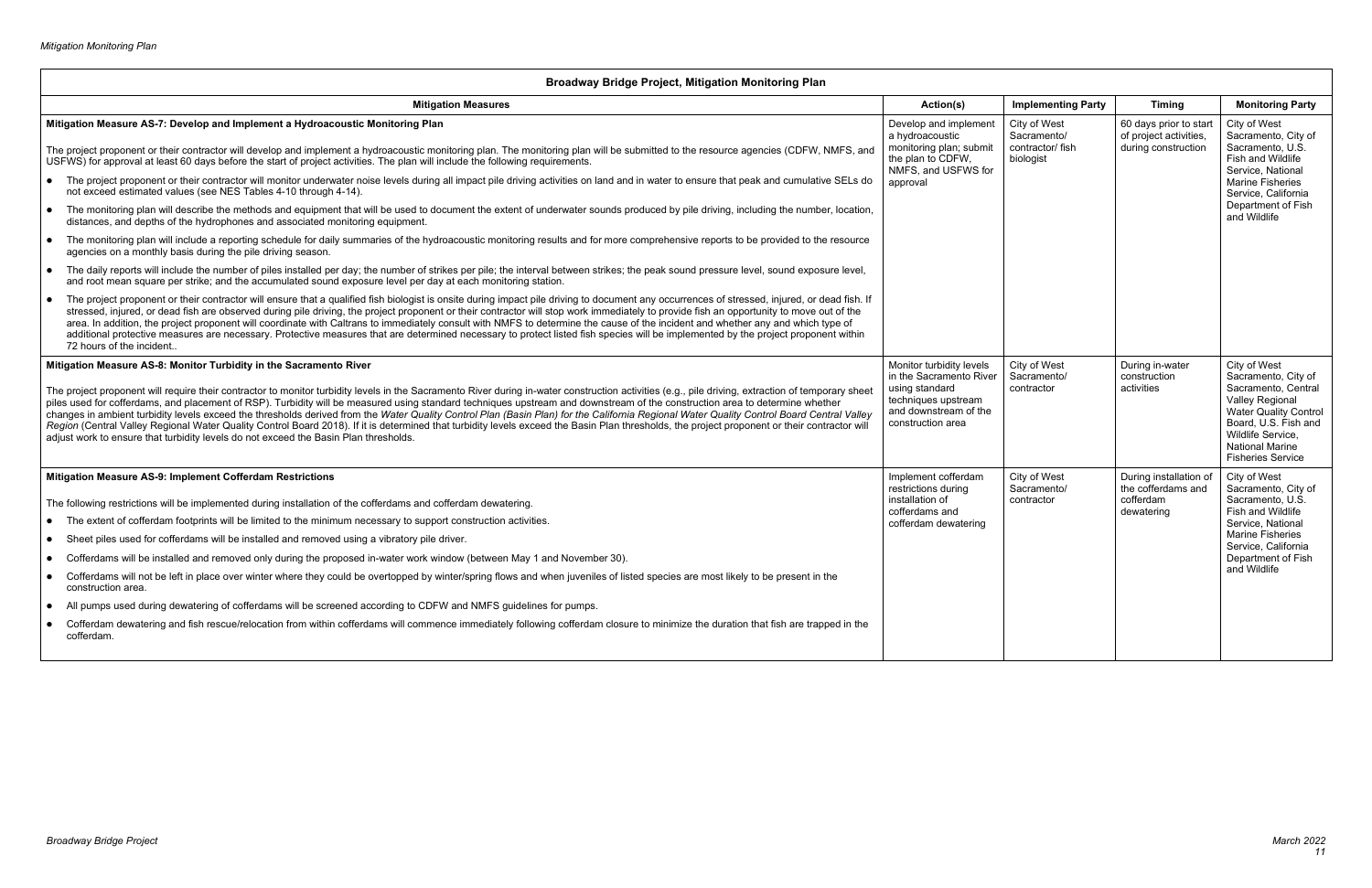#### **Broadway Bridge Project, Mitigation Monitoring Plan Mitigation Measures Action(s) Implementing Party Timing Monitoring Party Mitigation Measure AS-10: Prepare and Implement a Fish Rescue and Relocation Plan** The project proponent or their contractor will develop and implement a fish rescue and relocation plan to recover any fish trapped in cofferdams. The fish rescue and relocation plan will be submitted to the resource agencies (CDFW, NMFS, and USFWS) for approval at least 60 days before initiating activities to install cofferdams. At a minimum, the plan will include the following. A requirement that fish rescue and relocation activities will commence immediately after cofferdam closure and that dewatering has sufficiently lowered water levels inside cofferdams to make it feasible to rescue fish. A description of the methods and equipment proposed to collect, transfer, and release all fish found trapped within cofferdams. Capture methods may include seining, dip netting, and electrofishing, as approved by CDFW, NMFS, and USFWS. The precise methods and equipment to be used will be developed cooperatively by CDFW, NMFS, USFWS, and the project proponent or their contractor in advance of project implementation. A requirement that only CDFW-, NMFS-, and USFWS-approved fish biologists will conduct the fish rescue and relocation. A requirement that fish biologists will contact CDFW, NMFS, and USFWS immediately if any listed species are found dead or injured. A requirement that a fish rescue and relocation report be prepared and submitted to CDFW, NMFS, and USFWS within 5 business days following completion of the fish relocation. Data will be provided in tabular form and at a minimum will include the species and number rescued and relocated, approximate size of each fish (or alternatively, approximate size range if a large number of individuals are encountered), date and time of their capture, and general condition of all live fish (e.g., good–active with no injuries; fair–reduced activity with some superficial injuries; poor–difficulty swimming/orienting with major injuries). For dead fish, additional data will include fork length and description of injuries and possible cause of mortality if it can be determined. Develop and implement a fish rescue and relocation plan to recover any fish trapped in cofferdams as detailed in this mitigation measure **Mitigation Measure AS-11: Develop and Implement a Barge Operations Plan** The project proponent or their contractor will develop and implement a barge operations plan. The barge operations plan will be submitted to the resource agencies (CDFW, NMFS, and USFWS) for approval at least 60 days before the start of project activities. The plan will address the following. ● Bottom scour from propeller wash. Bank erosion or loss of submerged or emergent vegetation from propeller wash or excessive wake. Accidental material spillage. Sediment and benthic community disturbance from accidental or intentional barge grounding or deployment of barge spuds (extendable shafts for temporarily maintaining barge position) or anchors. Hazardous materials spills (e.g., fuel, oil, and hydraulic fluids). The barge operations plan will serve as a guide to barge operations and to a biological monitor, who will evaluate barge operations during construction with respect to stated performance measures. This plan, when approved by the resource agencies, will be read by barge operators and kept aboard all vessels operating at the construction site. Develop and implement a barge operations plan to outline barge operations as detailed in this mitigation measure **Mitigation Measure AS-12: Prevent the Spread or Introduction of Aquatic Invasive Species** The project proponent or their contractor will implement the following actions to prevent the potential spread or introduction of aquatic invasive species associated with operation of barges and other in-water construction activities. Species of concern related to the operation of barges and other equipment in the lower Sacramento River include invasive mussels (e.g., quagga mussels [*Dreissena bugensis*] and zebra mussels [*Dreissena polymorpha*]) and aquatic plants (e.g., Brazilian waterweed [*Egeria densa*] and hydrilla [*Hydrilla verticillata*]) (California Department of Fish and Game 2008). Coordinate with the CDFW Invasive Species Program to ensure that the appropriate BMPs are implemented to prevent the spread or introduction of aquatic invasive species. Educate construction supervisors and managers about the importance of controlling and preventing the spread of aquatic invasive species. Train vessel and equipment operators and maintenance personnel in the recognition and proper prevention, treatment, and disposal of aquatic invasive species. Prior to departure of vessels from their place of origin and before in-water construction equipment is allowed to operate within the waters of the Sacramento River, thoroughly inspect and remove and dispose of all dirt, mud, plant matter, and animals from all surfaces that are submerged or may become submerged, or places where water can be held and transferred to the surrounding water. Prevent the spread of aquatic invasive species according to protocol described in this mitigation measure

| <b>Implementing Party</b>                                                                             | <b>Timing</b>                                                                              | <b>Monitoring Party</b>                                                                                                                                                                   |
|-------------------------------------------------------------------------------------------------------|--------------------------------------------------------------------------------------------|-------------------------------------------------------------------------------------------------------------------------------------------------------------------------------------------|
| City of West<br>Sacramento/<br>contractor; CDFW-,<br>NMFS-, and USFWS-<br>approved fish<br>biologists | 60 days prior to<br>initiating activities to<br>install cofferdams:<br>during construction | City of West<br>Sacramento, City of<br>Sacramento, U.S.<br>Fish and Wildlife<br>Service, National<br>Marine Fisheries<br>Service, California<br>Department of Fish<br>and Wildlife        |
| City of West<br>Sacramento/<br>contractor; CDFW,<br>NMFS, and USFWS                                   | 60 days prior to start<br>of project activities                                            | City of West<br>Sacramento, City of<br>Sacramento, U.S.<br><b>Fish and Wildlife</b><br>Service, National<br>Marine Fisheries<br>Service, California<br>Department of Fish<br>and Wildlife |
| City of West<br>Sacramento/<br>contractor                                                             | Prior to and during<br>construction                                                        | City of West<br>Sacramento, City of<br>Sacramento,<br>California Department<br>of Fish and Wildlife;<br><b>National Marine</b><br>Fisheries Service,<br>U.S. Fish and Wildlife<br>Service |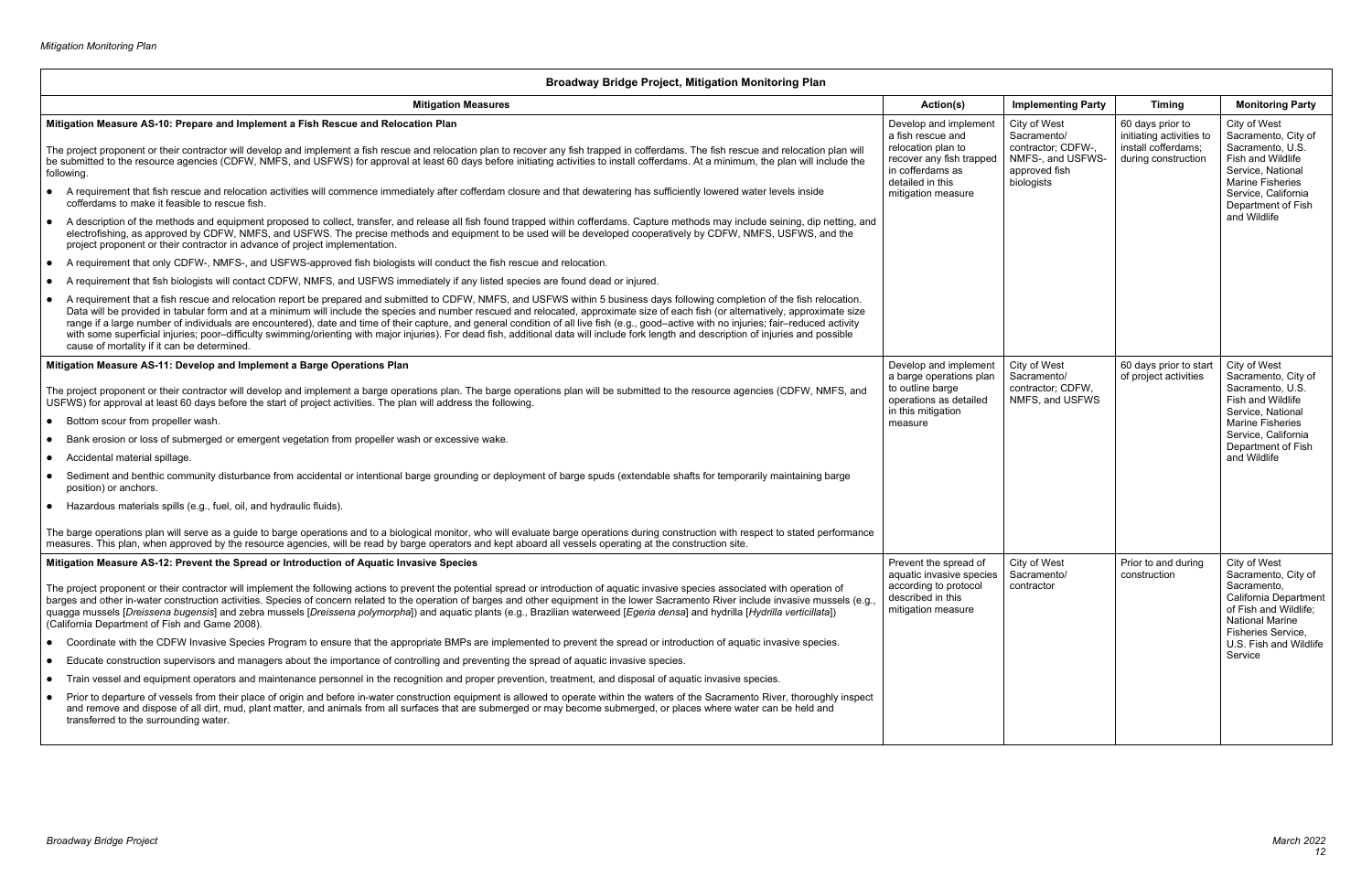| <b>Broadway Bridge Project, Mitigation Monitoring Plan</b>                                                                                                                                                                                                                                                                                                                                                                                                                                                                                                                                                                                                                                                                                                                                                                                                                                                                                                                                                                                                                                                                                                                                                                                      |                                                                                                                                                                                                                                           |                                                                   |                                                                                                                             |                                                                                                                                      |
|-------------------------------------------------------------------------------------------------------------------------------------------------------------------------------------------------------------------------------------------------------------------------------------------------------------------------------------------------------------------------------------------------------------------------------------------------------------------------------------------------------------------------------------------------------------------------------------------------------------------------------------------------------------------------------------------------------------------------------------------------------------------------------------------------------------------------------------------------------------------------------------------------------------------------------------------------------------------------------------------------------------------------------------------------------------------------------------------------------------------------------------------------------------------------------------------------------------------------------------------------|-------------------------------------------------------------------------------------------------------------------------------------------------------------------------------------------------------------------------------------------|-------------------------------------------------------------------|-----------------------------------------------------------------------------------------------------------------------------|--------------------------------------------------------------------------------------------------------------------------------------|
| <b>Mitigation Measures</b>                                                                                                                                                                                                                                                                                                                                                                                                                                                                                                                                                                                                                                                                                                                                                                                                                                                                                                                                                                                                                                                                                                                                                                                                                      | Action(s)                                                                                                                                                                                                                                 | <b>Implementing Party</b>                                         | <b>Timing</b>                                                                                                               | <b>Monitoring Party</b>                                                                                                              |
| Mitigation Measure AS-13: Minimize or Avoid Permanent Bridge Lighting from Directly Radiating on Water Surfaces of the Sacramento River<br>The project proponent or their contractor will minimize or avoid the effects of permanent bridge lighting on special-status fish species by implementing the following actions.<br>• Minimize nighttime lighting of the bridge structure for aesthetic purposes.<br>Use the minimal amount of lighting necessary to safely and effectively illuminate vehicular, bicycle, and pedestrian areas on the bridge.<br>$\bullet$<br>Shield and focus lights on vehicular, bicycle, and pedestrian areas away from the water surface of the Sacramento River.<br>$\bullet$                                                                                                                                                                                                                                                                                                                                                                                                                                                                                                                                  | Shield construction<br>lights to avoid<br>illuminating river<br>Minimize and shield<br>permanent bridge<br>lighting<br>Also refer to<br>requirements in<br><b>Mitigation Measure</b><br>AES-3: Apply Minimum<br><b>Lighting Standards</b> | City of West<br>Sacramento/<br>contractor, project<br>design team | During final project<br>design and bridge<br>construction<br>Prior to and during<br>nighttime<br>construction<br>activities | City of West<br>Sacramento, City of<br>Sacramento; National<br><b>Marine Fisheries</b><br>Service, U.S. Fish<br>and Wildlife Service |
| Mitigation Measure TE-1: Avoid and Minimize Effects on Valley Elderberry Longhorn Beetle<br>The following measures from the Framework for Assessing Impacts to the Valley Elderberry Longhorn Beetle (U.S. Fish and Wildlife Service 2017) have been slightly modified for this                                                                                                                                                                                                                                                                                                                                                                                                                                                                                                                                                                                                                                                                                                                                                                                                                                                                                                                                                                 | Install fencing as a<br>barrier between the<br>construction area and<br>elderberry shrub(s)                                                                                                                                               | City of West<br>Sacramento/<br>contractor                         | Prior to and during<br>ground disturbance<br>such as grading and<br>excavation activities                                   | City of West<br>Sacramento, City of<br>Sacramento, U.S.<br>Fish and Wildlife                                                         |
| project.<br>Fencing. The elderberry shrub will be fenced or flagged as close to construction limits as feasible.<br>$\bullet$<br>Avoidance area. Activities that may damage or kill an elderberry shrub (e.g., trenching, paving) may need an avoidance area of at least 6 meters (20 feet) from the dripline,<br>$\bullet$                                                                                                                                                                                                                                                                                                                                                                                                                                                                                                                                                                                                                                                                                                                                                                                                                                                                                                                     | Keep damaging<br>activities at least 20 feet<br>from dripline of<br>elderberry shrub(s)                                                                                                                                                   |                                                                   |                                                                                                                             | Service                                                                                                                              |
| depending on the type of activity.<br>Worker education. A qualified biologist will provide training for all contractors, work crews, and any onsite personnel on the status of the VELB, its host plant and habitat, the need to<br>$\bullet$<br>avoid damaging the elderberry shrubs, and the possible penalties for noncompliance.<br>Construction monitoring. At a minimum, a qualified biologist will monitor the work area on a weekly basis to ensure that all avoidance and minimization measures are implemented.<br>$\bullet$                                                                                                                                                                                                                                                                                                                                                                                                                                                                                                                                                                                                                                                                                                          | Contractors and<br>construction crews will<br>be educated on VELB<br>status and how to avoid                                                                                                                                              |                                                                   |                                                                                                                             |                                                                                                                                      |
| Timing. As much as feasible, all activities that could occur within 50 meters (165 feet) of the elderberry shrub will be conducted outside of the flight season of the VELB (March-July)<br>$\bullet$                                                                                                                                                                                                                                                                                                                                                                                                                                                                                                                                                                                                                                                                                                                                                                                                                                                                                                                                                                                                                                           | Retain a qualified<br>biological monitor to<br>inspect work weekly                                                                                                                                                                        |                                                                   |                                                                                                                             |                                                                                                                                      |
| Mitigation Measure TE-2: Conduct Focused Surveys for Nesting Swainson's Hawk prior to Construction<br>The project proponent will retain a wildlife biologist experienced in surveying for Swainson's hawk to conduct surveys for the species in the spring/summer prior to construction. The<br>surveys will be conducted within the limits of disturbance and in a buffer area up to 0.25 mile from the limits of disturbance. The size of the buffer area surveyed will be based on the type<br>of habitat present and the line-of-sight from the construction area to surrounding suitable breeding habitat. Surveys will follow the methods in Recommended Timing and Methodology for<br>Swainson's Hawk Nesting Surveys in California's Central Valley (Swainson's Hawk Technical Advisory Committee 2000). A minimum of six surveys will be conducted according to these<br>methods. If a variance of the survey distance or number of surveys is necessary, the project proponent will coordinate with CDFW regarding appropriate survey methods based on<br>proposed construction activities. Surveys generally will be conducted from February to July. Survey methods and results will be reported to the project proponent and CDFW. | Retain a qualified<br>biologist to determine<br>the presence/absence<br>of Swainson's Hawk                                                                                                                                                | Project proponent;<br>wildlife biologist                          | Prior to project<br>construction and<br>from February to<br>July                                                            | City of West<br>Sacramento, City of<br>Sacramento.<br>California Department<br>of Fish and Wildlife                                  |
| Mitigation Measure TE-3: Purchase Channel Enhancement Credits for Impacts on Critical Habitat<br>Permanent impacts on critical habitat (bank and substrate below the OHWM and water column habitat), totaling 1.87 acres (up to 57,600 square feet [1.32 acre] from bridge shading of<br>aquatic habitat and new bridge piers; 24,126 square feet [0.55 acre] from RSP; and 84 square feet [0.002 acre] from bridge fender system) will be mitigated at a 3:1 ratio. The project<br>proponent proposes to mitigate the permanent loss of critical habitat through purchase of 5.61 acres of mitigation credits at a NMFS- and USFWS-approved anadromous fish and delta<br>smelt conservation bank.                                                                                                                                                                                                                                                                                                                                                                                                                                                                                                                                              | Compensate for<br>permanent impacts on<br>critical habitat through<br>purchasing credits as a<br>3:1 ratio                                                                                                                                | City of West<br>Sacramento                                        | Prior to issuance of<br>grading permit                                                                                      | City of West<br>Sacramento, U.S.<br>Fish and Wildlife<br>Service, National<br><b>Marine Fisheries</b><br>Service, Caltrans           |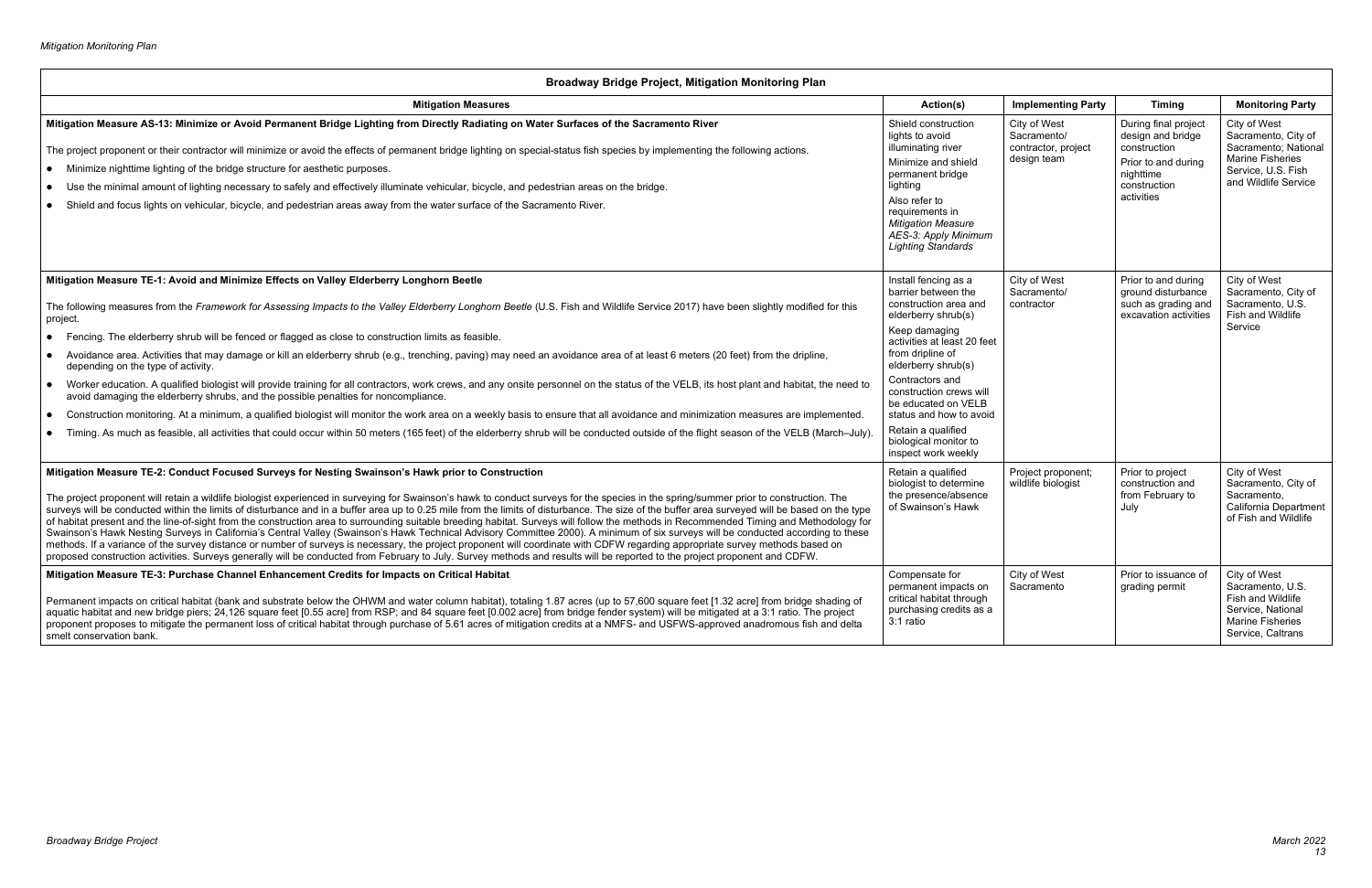| <b>Broadway Bridge Project, Mitigation Monitoring Plan</b>                                                                                                                                                                                                                                                                                                                                                                                                                                                                                                                                                                                                                                                                                                                                                                                                                                                                                                                                                                                                                                                                                                                                                                                                                                                                                                                                                                                                                                                                                                                                                                                                                                                                                                                                                                                                                                                                                                                                                                                                                                                                                                                                                                                                                                                                                                                                                                                                                                                                                                                                                                                                                                                                                                                                                                                                                                                                                                                                                                                                                                                                                                                                                                                                                                                                       |                                                                                                                                                                                                                                                                          |                                                                       |                                                                                                                                                                   |                                                                                                                                                                                                              |
|----------------------------------------------------------------------------------------------------------------------------------------------------------------------------------------------------------------------------------------------------------------------------------------------------------------------------------------------------------------------------------------------------------------------------------------------------------------------------------------------------------------------------------------------------------------------------------------------------------------------------------------------------------------------------------------------------------------------------------------------------------------------------------------------------------------------------------------------------------------------------------------------------------------------------------------------------------------------------------------------------------------------------------------------------------------------------------------------------------------------------------------------------------------------------------------------------------------------------------------------------------------------------------------------------------------------------------------------------------------------------------------------------------------------------------------------------------------------------------------------------------------------------------------------------------------------------------------------------------------------------------------------------------------------------------------------------------------------------------------------------------------------------------------------------------------------------------------------------------------------------------------------------------------------------------------------------------------------------------------------------------------------------------------------------------------------------------------------------------------------------------------------------------------------------------------------------------------------------------------------------------------------------------------------------------------------------------------------------------------------------------------------------------------------------------------------------------------------------------------------------------------------------------------------------------------------------------------------------------------------------------------------------------------------------------------------------------------------------------------------------------------------------------------------------------------------------------------------------------------------------------------------------------------------------------------------------------------------------------------------------------------------------------------------------------------------------------------------------------------------------------------------------------------------------------------------------------------------------------------------------------------------------------------------------------------------------------|--------------------------------------------------------------------------------------------------------------------------------------------------------------------------------------------------------------------------------------------------------------------------|-----------------------------------------------------------------------|-------------------------------------------------------------------------------------------------------------------------------------------------------------------|--------------------------------------------------------------------------------------------------------------------------------------------------------------------------------------------------------------|
| <b>Mitigation Measures</b>                                                                                                                                                                                                                                                                                                                                                                                                                                                                                                                                                                                                                                                                                                                                                                                                                                                                                                                                                                                                                                                                                                                                                                                                                                                                                                                                                                                                                                                                                                                                                                                                                                                                                                                                                                                                                                                                                                                                                                                                                                                                                                                                                                                                                                                                                                                                                                                                                                                                                                                                                                                                                                                                                                                                                                                                                                                                                                                                                                                                                                                                                                                                                                                                                                                                                                       | Action(s)                                                                                                                                                                                                                                                                | <b>Implementing Party</b>                                             | <b>Timing</b>                                                                                                                                                     | <b>Monitoring Party</b>                                                                                                                                                                                      |
| Mitigation Measure WW-1: Compensate for Loss of Perennial Stream<br>The project proponent will comply with any regulatory requirements determined as part of the state (Section 401 Water Quality Certification or WDRs, LSAA) and federal (Section 404 and<br>Section 10 permits) processes for the work that would occur in the Sacramento River. The project proponent will compensate for permanent fill of up to 0.431 acre of non-wetland waters<br>of the U.S. in the Sacramento River by purchasing mitigation bank credits, which can be in the form of preservation or creation credits using the following minimum ratios.<br>• A minimum of 2:1 (2 acres of mitigation for each acre filled), for a total of up to 0.862 acre, if credits are for preservation of habitat; or,<br>• A minimum of 1:1 (1 acre of mitigation for each acre filled), for a total of up to 0.431 acre if credits are for creation of habitat.<br>The actual compensation ratios will be determined through coordination with the Central Valley RWQCB and USACE as part of the permitting process. The project proponent will<br>compensate for permanent loss of perennial stream by implementing one or a combination of the following options.<br>• Purchase credits for created riparian stream channel at a USACE-approved mitigation bank with a service area that encompasses the project area, such as the Liberty Island<br>Conservation Bank, Cosumnes Floodplain Mitigation Bank, Fremont Landing Conservation Bank, Elsie Gridley Mitigation Bank, River Ranch Wetland Mitigation Bank, or other<br>approved bank with available riparian stream credits. The project proponent will provide written evidence to the resource agencies that compensation has been established through<br>the purchase of mitigation credits.                                                                                                                                                                                                                                                                                                                                                                                                                                                                                                                                                                                                                                                                                                                                                                                                                                                                                                                                                                                                                                                                                                                                                                                                                                                                                                                                                                                                                                                                                                 | Purchase credits or<br>provide out-of-kind<br>compensation<br>Provide written<br>documentation to<br>resource agencies that<br>credits/compensation<br>has been provided at<br>the required ratios<br>according to permit<br>terms and regulatory<br>agency requirements | City of West<br>Sacramento/<br>contractor                             | Per the terms of<br>each regulatory<br>permit<br>Prior to construction                                                                                            | City of West<br>Sacramento, City of<br>Sacramento, U.S.<br>Army Corps of<br>Engineers, Central<br>Valley Regional<br><b>Water Quality Control</b><br>Board, California<br>Department of Fish<br>and Wildlife |
| Compensate out-of-kind for loss of perennial stream by implementing compensatory mitigation for cottonwood riparian forest impacts described in Mitigation Measure NC-4. The<br>acreage restored or created to compensate for loss of perennial stream will be added to the acreage restored or created for loss of riparian habitat.                                                                                                                                                                                                                                                                                                                                                                                                                                                                                                                                                                                                                                                                                                                                                                                                                                                                                                                                                                                                                                                                                                                                                                                                                                                                                                                                                                                                                                                                                                                                                                                                                                                                                                                                                                                                                                                                                                                                                                                                                                                                                                                                                                                                                                                                                                                                                                                                                                                                                                                                                                                                                                                                                                                                                                                                                                                                                                                                                                                            |                                                                                                                                                                                                                                                                          |                                                                       |                                                                                                                                                                   |                                                                                                                                                                                                              |
| <b>Cultural Resources</b>                                                                                                                                                                                                                                                                                                                                                                                                                                                                                                                                                                                                                                                                                                                                                                                                                                                                                                                                                                                                                                                                                                                                                                                                                                                                                                                                                                                                                                                                                                                                                                                                                                                                                                                                                                                                                                                                                                                                                                                                                                                                                                                                                                                                                                                                                                                                                                                                                                                                                                                                                                                                                                                                                                                                                                                                                                                                                                                                                                                                                                                                                                                                                                                                                                                                                                        |                                                                                                                                                                                                                                                                          |                                                                       |                                                                                                                                                                   |                                                                                                                                                                                                              |
| Mitigation Measure CUL-1: Conduct Mandatory Cultural Resources Awareness Training for Construction Personnel<br>Before any ground-disturbing work occurs in the project area, a qualified archaeologist will be retained to conduct mandatory contractor/worker cultural resources awareness training for<br>construction personnel. The awareness training will be provided to all construction personnel (contractors and subcontractors), to brief them on the need to avoid effects on cultural<br>resources adjacent to and within construction areas and the penalties for not complying with applicable state and federal laws and permit requirements.                                                                                                                                                                                                                                                                                                                                                                                                                                                                                                                                                                                                                                                                                                                                                                                                                                                                                                                                                                                                                                                                                                                                                                                                                                                                                                                                                                                                                                                                                                                                                                                                                                                                                                                                                                                                                                                                                                                                                                                                                                                                                                                                                                                                                                                                                                                                                                                                                                                                                                                                                                                                                                                                   | Conduct cultural<br>resources awareness<br>training for construction<br>personnel and contact<br>qualified archaeologist<br>Include construction<br>worker training<br>requirements on<br>grading and<br>construction plans.                                             | City of West<br>Sacramento/<br>contractor; qualified<br>archaeologist | Prior to ground-<br>disturbing<br>construction<br>activities                                                                                                      | City of West<br>Sacramento and City<br>of Sacramento,<br>Caltrans                                                                                                                                            |
| Mitigation Measure CUL-2: Implement Avoidance and Notification Procedures for Cultural Resources Discovered during Construction<br>Prior to project construction the project proponents will implement the phased approach and management plan for site P-34-000619 pursuant to Stipulation XII.B of the Section 106<br>Programmatic Agreement, as described in the project's Finding of No Adverse Effect and its Appendix D, Phased Identification Plan. The project proponents shall inform its contractor(s)<br>of the possibility of subsurface archaeological deposits within the project area by including the following directive in contract documents:<br>"If prehistoric or historical archaeological deposits are discovered during project activities, all work within 100 feet of the discovery shall be redirected and a qualified<br>archaeologist contacted to assess the situation, consult with agencies as appropriate, and make recommendations regarding the treatment of the discovery. Project personnel<br>shall not collect or move any archaeological materials or human remains and associated materials. Archaeological resources can include flaked-stone tools (e.g., projectile<br>points, knives, choppers) or obsidian, chert, basalt, or quartzite toolmaking debris; bone tools; culturally darkened soil (i.e., midden soil often containing heat-affected rock, ash<br>and charcoal, shellfish remains, faunal bones, and cultural materials); and stone-milling equipment (e.g., mortars, pestles, handstones). Prehistoric archaeological sites often<br>contain human remains. Historical materials can include wood, stone, concrete, or adobe footings, walls, and other structural remains; debris-filled wells or privies; and deposits<br>of wood, glass, ceramics, metal, and other refuse."<br>If archaeological deposits are identified during project subsurface construction, all ground-disturbing activities within 100 feet shall be redirected and a qualified archaeologist contacted to<br>assess the situation and consult with agencies as appropriate. The archaeologist shall first determine whether such deposits are historical resources as defined in 14 CCR §15064.5(a)<br>and as required of the lead agency at 14 CCR §15064.5(c)(1). If these deposits do not qualify as historical resources, a determination will be made whether they qualify as unique<br>archaeological resources, pursuant to 14 CCR §15064.5(c)(3). If the deposit qualifies as a historical resource or a unique archaeological resource, it will need to be avoided by adverse<br>effects or such effects must be mitigated. Mitigation may consist of, but is not necessarily limited to, systematic recovery and analysis of archaeological deposits, recording the resource,<br>preparation of a report of findings, and accessioning recovered archaeological materials at an appropriate curation facility. Public educational outreach also may be appropriate. Upon<br>completion of the assessment, the archaeologist will prepare a report documenting the methods and results and provide recommendations for the treatment of the archaeological<br>materials discovered. The report will be submitted to the project proponents and the Northwest Information Center. | Conduct cultural<br>resources awareness<br>training for construction<br>personnel and contact<br>qualified archaeologist<br>Include cultural<br>resources discovery,<br>identification, and<br>notification guidelines<br>on grading and<br>construction plans.          | City of West<br>Sacramento/<br>contractor                             | During ground-<br>disturbing<br>construction<br>activities and<br>immediately upon<br>inadvertent<br>archaeological<br>discoveries,<br>including human<br>remains | City of West<br>Sacramento, City of<br>Sacramento, Caltrans                                                                                                                                                  |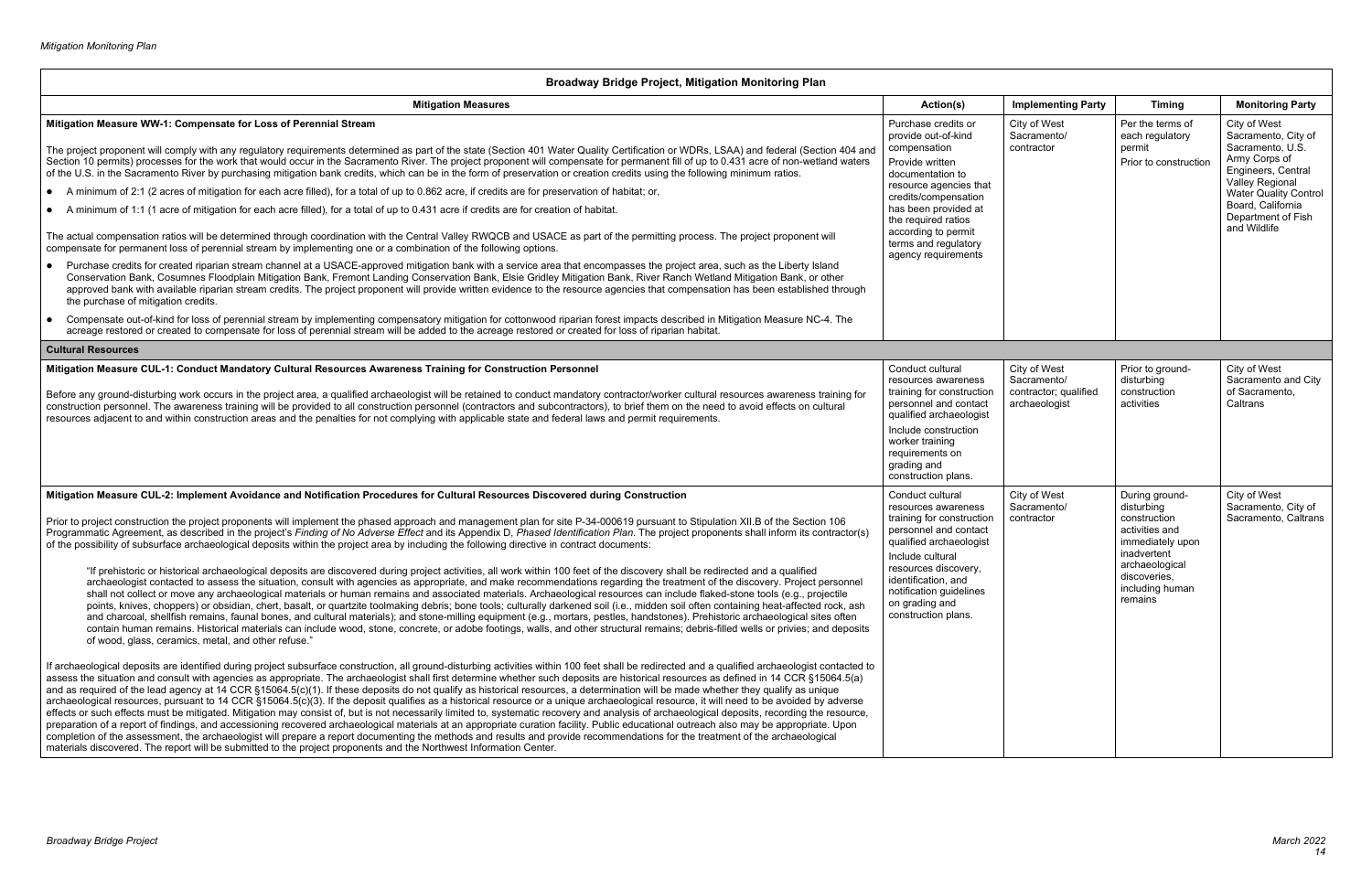| <b>Broadway Bridge Project, Mitigation Monitoring Plan</b>                                                                                                                                                                                                                                                                                                                                                                                                                                                                                                                                                                                                                                                                                                                                                                                                                                                                                                                                                                                                                                                                                                                                          |                                                                                                                                                                                                                                                                                                                                                                      |                                                                                                                                             |                                                                                                                    |                                                             |  |  |  |
|-----------------------------------------------------------------------------------------------------------------------------------------------------------------------------------------------------------------------------------------------------------------------------------------------------------------------------------------------------------------------------------------------------------------------------------------------------------------------------------------------------------------------------------------------------------------------------------------------------------------------------------------------------------------------------------------------------------------------------------------------------------------------------------------------------------------------------------------------------------------------------------------------------------------------------------------------------------------------------------------------------------------------------------------------------------------------------------------------------------------------------------------------------------------------------------------------------|----------------------------------------------------------------------------------------------------------------------------------------------------------------------------------------------------------------------------------------------------------------------------------------------------------------------------------------------------------------------|---------------------------------------------------------------------------------------------------------------------------------------------|--------------------------------------------------------------------------------------------------------------------|-------------------------------------------------------------|--|--|--|
| <b>Mitigation Measures</b>                                                                                                                                                                                                                                                                                                                                                                                                                                                                                                                                                                                                                                                                                                                                                                                                                                                                                                                                                                                                                                                                                                                                                                          | Action(s)                                                                                                                                                                                                                                                                                                                                                            | <b>Implementing Party</b>                                                                                                                   | <b>Timing</b>                                                                                                      | <b>Monitoring Party</b>                                     |  |  |  |
| Mitigation Measure CUL-3: Stop Work if Human Remains are Encountered during Ground-Disturbing Activities<br>If human remains are encountered, these remains shall be treated in accordance with California Health and Safety Code Section 7050.5. The project proponents shall inform its<br>contractor(s) of the cultural sensitivity of the project area for human remains by including the following directive in contract documents:                                                                                                                                                                                                                                                                                                                                                                                                                                                                                                                                                                                                                                                                                                                                                            | Conduct cultural<br>resources awareness<br>training for construction<br>personnel and contact<br><b>County Coroner</b>                                                                                                                                                                                                                                               | City of West<br>Sacramento/<br>contractor                                                                                                   | During ground-<br>disturbing<br>construction<br>activities and<br>immediately upon                                 | City of West<br>Sacramento, City of<br>Sacramento, Caltrans |  |  |  |
| "If human remains are encountered during project activities, work within 100 feet of the discovery shall be redirected and the County Coroner notified immediately. At the same<br>time, an archaeologist shall be contacted to assess the situation and consult with agencies as appropriate. Project personnel shall not collect or move any human remains and<br>associated materials. If the human remains are of Native American origin, the Coroner must notify the Native American Heritage Commission within 24 hours of this<br>identification. The Native American Heritage Commission will identify a Most Likely Descendant to inspect the site and provide recommendations for the proper treatment of the<br>remains and associated grave goods."                                                                                                                                                                                                                                                                                                                                                                                                                                     | Include cultural<br>resources discovery,<br>identification, and<br>notification guidelines<br>on grading and<br>construction plans.                                                                                                                                                                                                                                  |                                                                                                                                             | inadvertent<br>archaeological<br>discoveries,<br>including human<br>remains                                        |                                                             |  |  |  |
| In the event that human remains are encountered during project activities, work within 100 feet of the discovery will be redirected and the County Coroner notified immediately. At the<br>same time, an archaeologist will be contacted to assess the situation and consult with agencies as appropriate. Project personnel should not collect or move any human remains and<br>associated materials. If the human remains are of Native American origin, the Coroner must notify the Native American Heritage Commission within 24 hours of this identification. The<br>Native American Heritage Commission will identify a Most Likely Descendant to inspect the site and provide recommendations for the proper treatment of the remains and associated<br>grave goods. Upon completion of the assessment, the archaeologist will prepare a report documenting the methods and results, and provide recommendations for the treatment of the<br>human remains and any associated cultural materials, as appropriate and in coordination with the recommendations of the Most Likely Descendant. The report will be submitted to the<br>project proponents and the Northwest Information Center. |                                                                                                                                                                                                                                                                                                                                                                      |                                                                                                                                             |                                                                                                                    |                                                             |  |  |  |
| <b>Geology and Soils</b>                                                                                                                                                                                                                                                                                                                                                                                                                                                                                                                                                                                                                                                                                                                                                                                                                                                                                                                                                                                                                                                                                                                                                                            |                                                                                                                                                                                                                                                                                                                                                                      |                                                                                                                                             |                                                                                                                    |                                                             |  |  |  |
| Mitigation Measure PAL-1: Educate Construction Personnel in Recognizing Fossil Material<br>All construction personnel will receive training provided by a qualified professional paleontologist experienced in teaching non-specialists to ensure that construction personnel can<br>recognize fossil materials in the event that any are discovered during construction.                                                                                                                                                                                                                                                                                                                                                                                                                                                                                                                                                                                                                                                                                                                                                                                                                           | Conduct paleontological<br>resources awareness<br>training for construction<br>personnel<br>Include construction<br>worker training<br>requirements on<br>grading and<br>construction plans.                                                                                                                                                                         | City of West<br>Sacramento/<br>contractor                                                                                                   | Prior to ground-<br>disturbing<br>construction<br>activities                                                       | City of West<br>Sacramento, City of<br>Sacramento           |  |  |  |
| Mitigation Measure PAL-2: Stop Work if Fossil Remains Are Encountered during Construction<br>If fossil remains (particularly vertebrate remains) are discovered during earth-disturbing activities, activities will stop immediately until a State-registered professional geologist or qualified<br>professional paleontologist can assess the nature and importance of the find and a qualified professional paleontologist can recommend appropriate treatment. Treatment may include<br>preparation and recovery of fossil materials so that they can be housed in an appropriate museum or university collection, and may include preparation of a report for publication<br>describing the finds. The project proponent will ensure that recommendations regarding treatment and reporting are implemented.                                                                                                                                                                                                                                                                                                                                                                                   | Immediately cease all<br>work activities around<br>the immediate area of<br>discovery and contact a<br>State-registered<br>professional geologist<br>or qualified professional<br>paleontologist to assess<br>the find<br>Include paleontological<br>resources discovery,<br>identification, and<br>notification guidelines<br>on grading and<br>construction plans. | City of West<br>Sacramento/<br>contractor; State-<br>registered<br>professional geologist<br>or qualified<br>professional<br>paleontologist | During ground-<br>disturbing<br>construction,<br>immediately upon<br>inadvertent<br>paleontological<br>discoveries | City of West<br>Sacramento and City<br>of Sacramento        |  |  |  |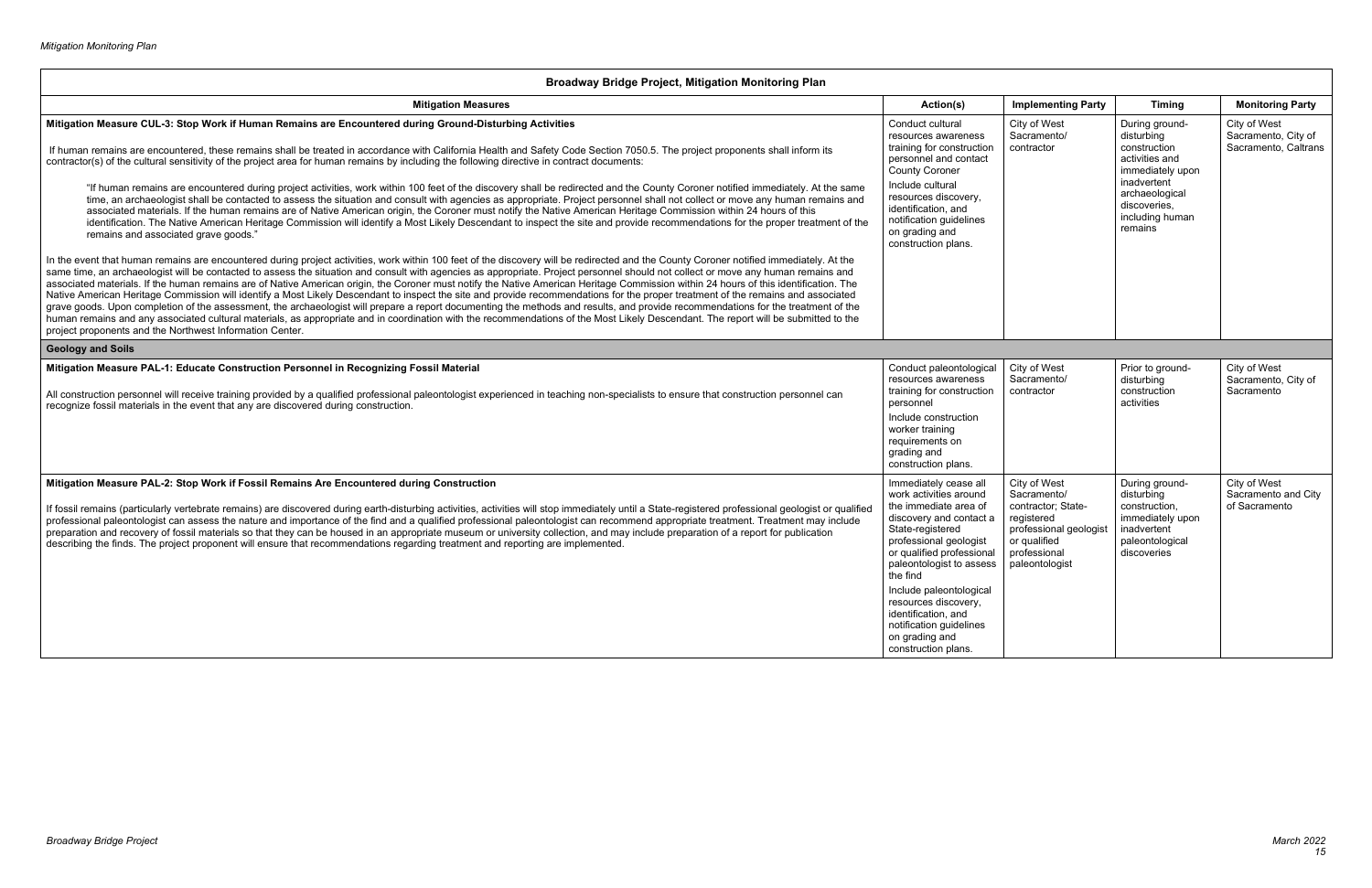### **Broadway Bridge Project, Mitigation Monitoring Plan Mitigation Measures Action(s) Implementing Party Timing Monitoring Party Hazards and Hazardous Materials Mitigation Measure HAZ-1: Conduct Phase II Site Assessments prior to Construction** For sites identified as high or medium risk, a Phase II preliminary environmental screening will be completed within the project boundaries at these parcels to assess subsurface soil and/or groundwater, and the presence of wells. At a minimum, the Phase II preliminary screening will investigate each parcel within the project area where construction is anticipated to disturb the subsurface soil or encounter groundwater. Should the preliminary screening indicate the presence of wells or soil or groundwater contamination within the project area, a Phase II assessment will be conducted to investigate the depth and lateral extent of contamination within the project area. Low-risk sites will be re-evaluated (e.g., conduct owner interviews and a site survey) when site access is obtained. An additional Phase II assessment may be recommended if hazardous materials are identified. The project proponent will conduct a Phase II assessment within the proposed acquisition area of the parcels described below. The following APNs in West Sacramento will be assessed for possible soil/groundwater contamination: – Alternative B only: 058-034-028, 058-280-003, 058-350-008, 058-990-007, 058-990-011. – Alternative C only: 058‐270‐007, 058‐270‐008, 058‐270‐009, 058‐270‐012, 058‐270‐014. – Alternatives B and C: 058‐270‐006, 058‐270‐011, 058-280-005, 058-280-006, 058-350-001. • The following APNs in Sacramento will be assessed for possible soil/groundwater contamination: 009-0012-008, 009-0012-009, 009-0012-004, 009-0012-029, 009-0012-071, 009-0012-072, 009-0020-001, 009-0020-002, 009-0223-007, 009-0223-012, 009-0223-016, 009-0232-005, 009-0232-009, 009-0232-016, 009-0232-017, 009-0232-018, 009-0235-007, 009-0237-005, 009-0237-010, 009-0237-028, 009-0030-054. Areas along South River Road, Jefferson Boulevard, and 15th Street in West Sacramento and along Broadway, Front Street, 3rd Street, and 5th Street in Sacramento will be assessed for potential ADL impacts ● In West Sacramento, APNs 058-270-011 (Alternatives B and C), 058-280-007 (Alternative C only), 058-990-007, and 058-990-11 (Alternative B only); in Sacramento, APNs 009-0012-009, 0090012-29, 009-0020-02, 009-0223-007, 009-0223-012, and 009-0223-016 will be evaluated for the potential for metals, TPH, lead, arsenic, and creosote impacts for all construction activities that will result in soil excavation within railroad or former railroad easements at these parcels. Based on the findings of the Phase II investigation, if a soils management plan and health and safety plan are necessary, they will be prepared and implemented. The Phase II assessment will include sampling and laboratory analysis to confirm the presence of hazardous materials and may include the following. Surficial soil and water samples Testing of underground storage tanks • Subsurface soil borings Groundwater monitoring well installation, sampling, and analysis (may be appropriate on neighboring properties as well to determine the presence of contamination) Conduct Phase II Site Assessment at parcels identified as high or medium risk Implement soils management plan and health and safety plan **Mitigation Measure HAZ-2: Develop and Implement Plans to Address Worker Health and Safety** The project proponent will develop and implement the necessary plans and measures required by Caltrans and federal and state regulations, including a health and safety plan, BMPs, and an injury and illness prevention plan. The plans will be prepared and implemented to address worker safety when working with potentially hazardous materials, including potential lead or chromium in traffic stripes, ADL, and other construction-related materials within the right-of-way during any soil-disturbing activity. Develop and implement a health and safety plan, BMPs, and an injury and illness prevention plan

| <b>Implementing Party</b>                 | <b>Timing</b>                                                | <b>Monitoring Party</b>                                          |  |  |  |  |  |
|-------------------------------------------|--------------------------------------------------------------|------------------------------------------------------------------|--|--|--|--|--|
|                                           |                                                              |                                                                  |  |  |  |  |  |
| City of West<br>Sacramento/<br>contractor | Prior to ground-<br>disturbing<br>construction<br>activities | City of West<br>Sacramento and City<br>of Sacramento             |  |  |  |  |  |
| City of West<br>Sacramento/<br>contractor | Prior to ground-<br>disturbing<br>construction<br>activities | City of West<br>Sacramento and City<br>of Sacramento<br>Caltrans |  |  |  |  |  |